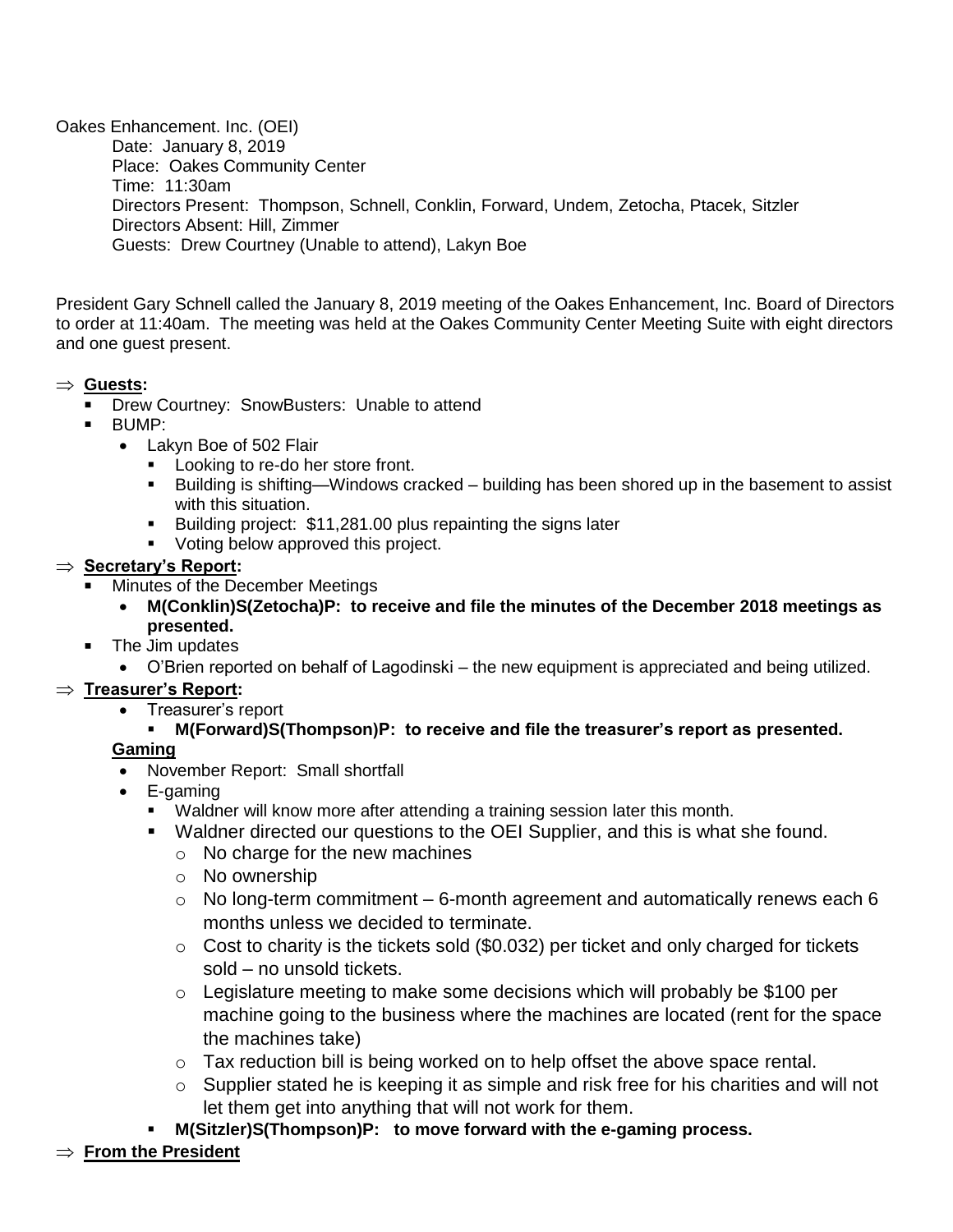- **The Last Shot:** 
	- o No checks received from Dickey County JDA
- **Dakes Fire District:** 
	- o No updates currently

# **Community Development Report: Ptacek**

- Community Matched Sponsorship/Scholarship Program:
	- o Oakes Truck and Trailer is interested in the program.
	- $\circ$  Ptacek visited with Jay Harris Ptacek is working with him on different programs. His vision does not currently meet and match the requirements.
- **ND Trade Organization: select an alternate date.** 
	- o January 21, 2019 7am at the Oakes Community Center
- **Oakes Bowling Lanes update** 
	- o Jessica Jackson is trying to find funding to own and manage.
	- o The process is progressing.
- BUMP: 502 Flair
	- o **M(Sitzler)S(Forward)P: To fund this project contingent upon receipt of the application. Funding at \$4,000.**
- Shopko:
	- o No response to outreach from Ptacek
	- $\circ$  Headquarters of Shopko are meeting and will get back Ptacek after the meeting.
	- o Sales tax information is not available since it is a private business.
	- o Hardware Hank is willing to expand their business inventory.
		- There is a push Oakes Hardware Hank to change to an ACE Hardware franchise
- **Butcher Block: Aaron Stanoch** 
	- o Stanoch has visited and toured the facility.
	- o Work with Mahoney and perhaps take over in the summer.
	- o Stanoch has worked at the NDSU meat lab.
	- o Dalton Scheuring also seems to be interested in the business.
- Grand Theatre
	- o Part was broken on the machine.
	- o **M(Sitzler)S(Undem)P: to pay for the broken machine with Theatre Funds. Cost estimate is \$3,491.00.**

## **Ongoing business**

- Child Care with the focus on infants
- Visits have been made. Look for reports in the future.
- Dentist
	- No current updates
- Empty Main Street Businesses
	- **Working with NDSU Extension personal: Jodi Bruns.**
	- Planning an entrepreneurial workshop for May 7 & 8, 2019 to look at ways to utilize empty downtown spaces.
- Hollingsworth
	- No updates currently
- Zetocha would like to find someone to replace him on the Tiny Tornado Board.
- **For the good of the order**
	- $\bullet$  January 9<sup>th</sup>, 2019 meeting canceled and rescheduled.
		- $\circ$  See above rescheduled for Monday, January 21 at 7am

There being no further business, the meeting adjourned at 12:30pm.

Respectfully reported.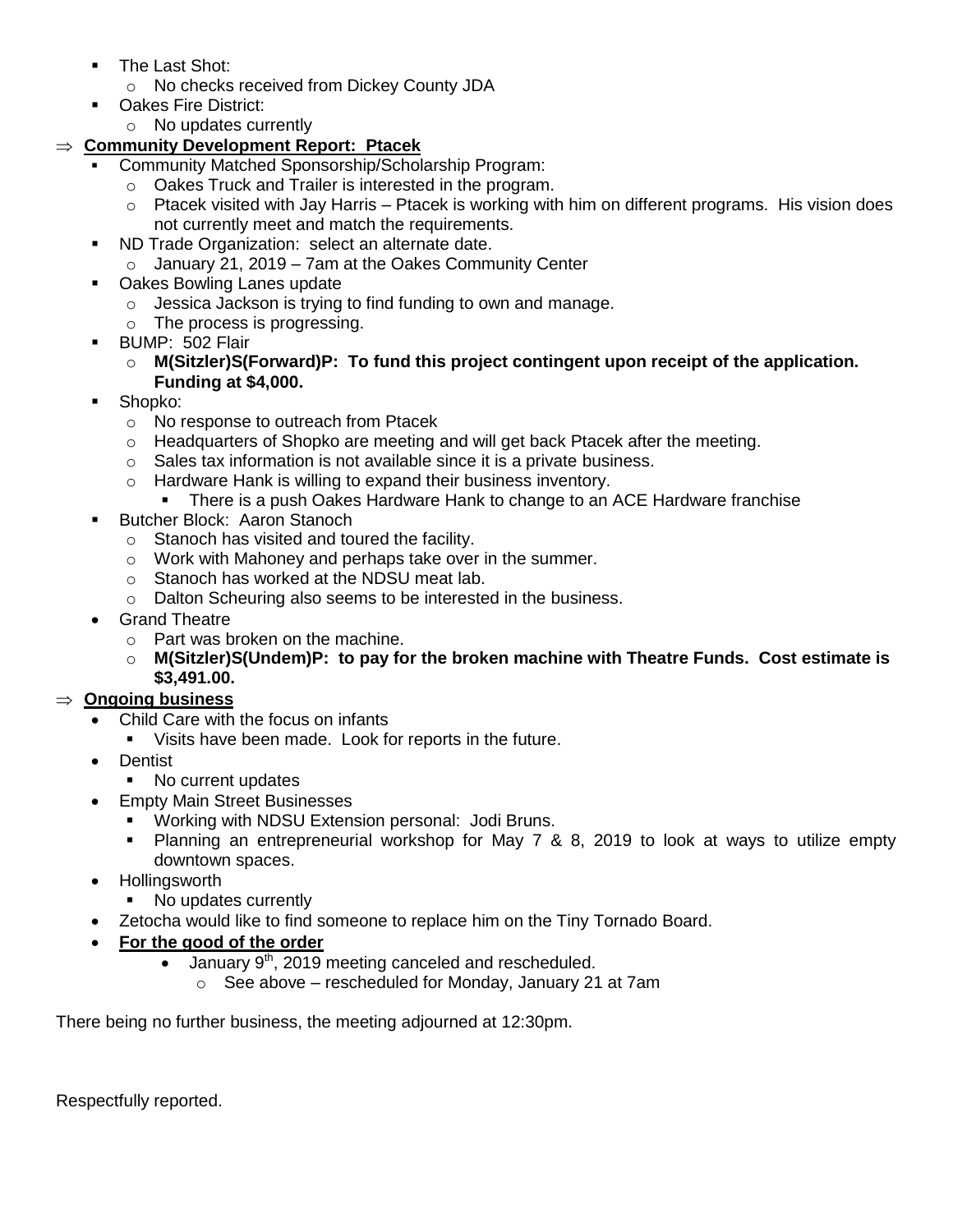Audrey O'Brien, Secretary Oakes Enhancement, Inc. PO Box 365 Oakes, ND 58474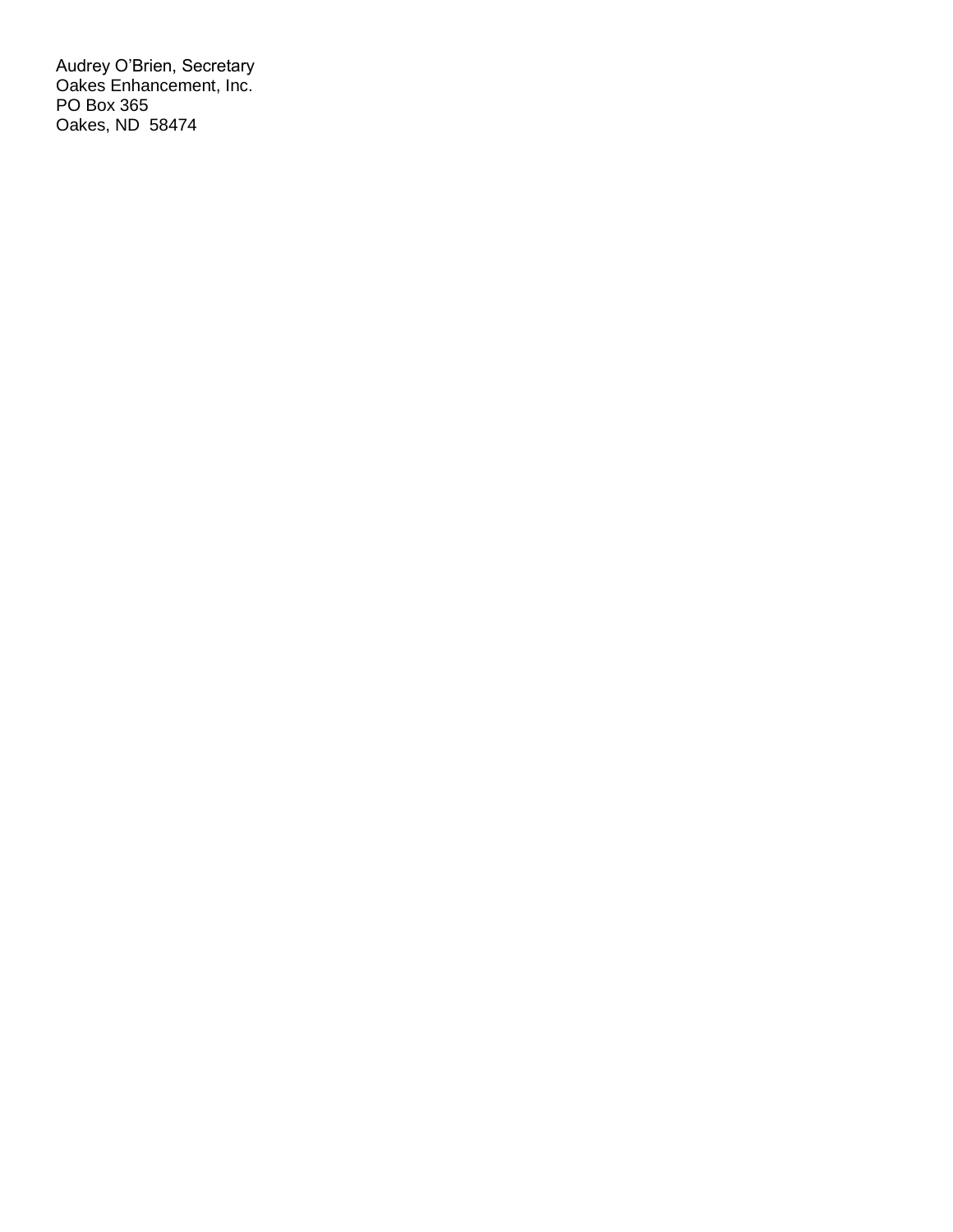

Oakes Enhancement. Inc. (OEI)

Date: February 5, 2019 Place: Oakes Community Center Time: 11:30am Directors Present: Thompson, Hill, Undem, Zetocha, Ptacek, Sitzler Directors Absent: Zimmer, Conklin, Forward, Schnell Guests: Sonia Meehl

Treasurer John Zetocha called the February 5, 2019 meeting of the Oakes Enhancement, Inc. Board of Directors to order at 11:40am. The meeting was held at the Oakes Community Center Meeting Suite with five directors and one guest present. **M(Sitzler)S(Undem)P: to add a BUMP application to the agenda.**

 $\Rightarrow$  Guests: Meehl was attending the meeting as an observer.

### **Secretary's Report:**

- Minutes of the January Meetings
	- **M(Sitzler)S(Undem)P: to receive for filing the minutes of the January meetings.**

### **Treasurer's Report:**

- Treasurer's report
	- **M(Sitzler)S(Undem)P: to receive and file the treasurer's report.**
- Refund check received from BND for Harris Machine Payoff: \$104.24
- Theatre: Bill received and paid from the DSLRA account which contains the Theatre Funds
- **BUMP: M(Hill)S(Sitzler)P: to approve the BUMP application from Computer Express.** Ptacek will sort through the application and come up with a figure removing some of the items that may not fit in with BUMP program.: The total applicable cost of the project is approximately \$13,500 – which would be granted at 35% of the total cost.

#### **Gaming**

- December Report
	- **Many large payments were due in December, so the report was not favorable.**
- E-gaming
	- E-gaming is going very well.
	- **Need to reassess the workload for Pamela.** 
		- $\circ$  There is a great deal more paperwork involved with the three new machines.
	- **Assistance with the paperwork until acclimated** 
		- o Jill Cox has been assisting Pamela with the paperwork and is requesting payment for the time spent. She was requesting \$20 per hour and to the date reported was at 8 hours.
		- $\circ$  The board members want Pamela to attend a meeting and explain the new workings of the gaming with the addition of the electronic machines.
		- o The board would like to know a figure as to what Pamela's wages works out to be per hour.
		- o The board does not want to pay and additional person more per hour than Pamela would be making – but thought that perhaps \$15 per hour would be more in line for support staff.
		- o **M(Undem)S(Sitzler)P: to gift Jill Cox for time put in assisting Pamela with paperwork at a rate determined not to be more than Pamela is making**.
- Request for Funds: Oakes Community Hospital Foundation
	- **M(Sitzler)S(Hill)P: to donate, as in previous years, \$2500 to the Oakes Community Foundation with funds used to upgrade laboratory equipment.**

### $\Rightarrow$  **From the President**

- The Last Shot: No updates currently
- **Dakes Fire District:** 
	- o There has been no communication from the Railroad.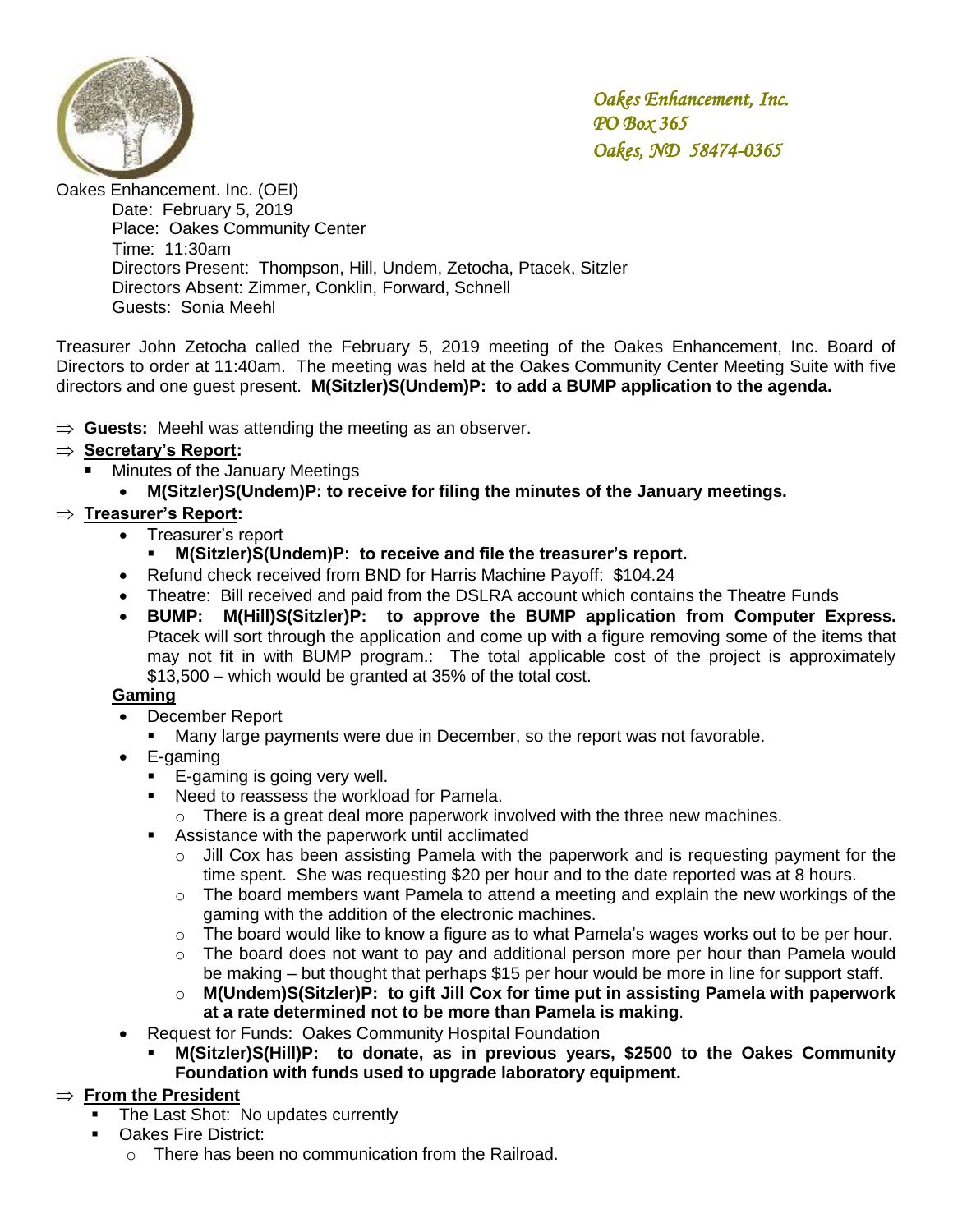#### **Community Development Report: Ptacek**

- Community Matched Sponsorship/Scholarship Program
	- o Dahlstrom Funeral Home Funding Application
		- **M(Sitzler)S(Thompson)P: to fund the Scholarship Application from Dahlstrom Funeral Homes upon receipt of a signed employer agreement. Funding at \$2500**
	- $\circ$  Additional business inquiries in the Community Matched Sponsorship/Scholarship Program:
		- Dakota Improvement and
		- Harris Manufacturing
- ND Trade Organization
	- o Strategic Planning
		- Ptacek will work with Jodi Bruns (NDSU Extension) and with Simon (ND Trade Organization)
		- **Ptacek will also work with the State.**
- Ptacek is working with the owners of the building where Shopko is located to get an appraisal of the facility and discussing what could eventually occupy the space. They are looking to sell the facility -- Sitzler is in favor of purchasing unless it is beyond the reach of OEI. Wanting the building to be used for industrial or retail.
- **Dakes Bowling Lanes update** 
	- o The parties involved continue to work on management/sale.
- **Butcher Block: Aaron Stanoch** 
	- o Aaron has moved to Oakes and is working with Ron at the Butcher Block
- Collin Galbreath is back in Oakes and working at Oakes Vet. Collin is working for Ben and Kara who own Oakes Vet. He is looking for a farmstead.
- **Ptacek has had an inquiry about the bakery.**
- **Upcoming events were brought to the group.**
- **Hollingsworth** 
	- $\circ$  The circumstances have changed for the Hollingsworth and perhaps Schnell should visit with Jerry since they have had conversations in the past.

#### **Ongoing business**

- Child Care with the focus on infants
	- Ptacek continues work with Tiny Tornadoes.
- Dentist
	- Work continues in this area.
- **Empty Main Street Businesses**
- Hollingsworth: See above
- **For the good of the order**
- March annual meeting March  $5<sup>th</sup>$  with the regular Board meeting

There being no further business, the meeting adjourned at 12:50pm.

Respectfully reported.

Audrey O'Brien, Secretary Oakes Enhancement, Inc. PO Box 365 Oakes, ND 58474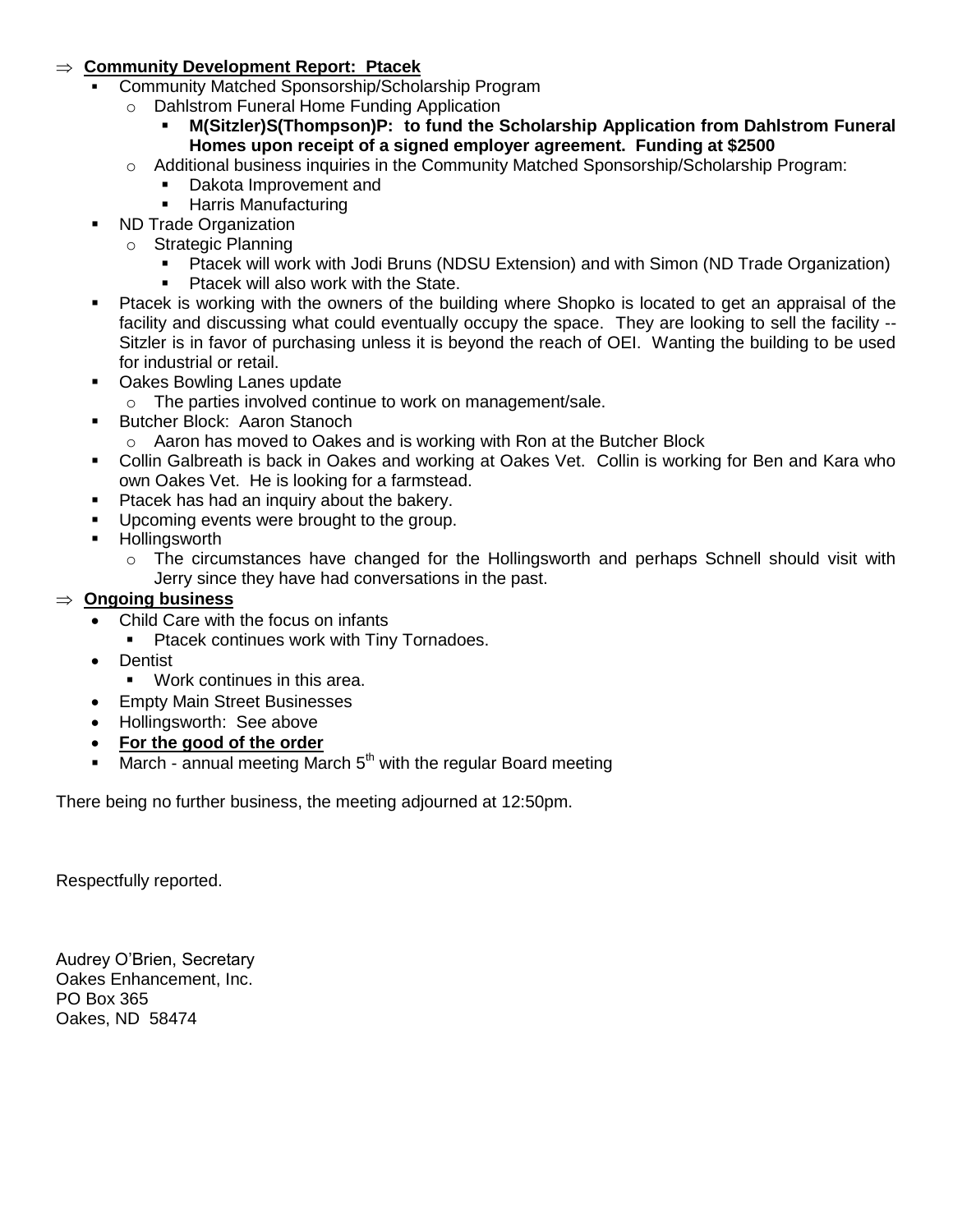

> Note: the annual and board meetings were held simultaneously to accommodate people's schedules

Oakes Enhancement. Inc. (OEI) Date: March 5, 2019 Place: Oakes Community Center Time: 11:30am Directors Present: Thompson, Hill, Zetocha, Ptacek, Sitzler, Conklin, Schnell Directors Absent: Undem, Forward, Zimmer Guests: Seth Nelson, Tom Rodine, Dan Spellerberg. Toni Ptacek (annual meeting)

President Gary Schnell called the March 5, 2019 meeting of the Oakes Enhancement, Inc. Board of Directors to order at 11:40am. The meeting was held at the Oakes Community Center Meeting Suite with six directors two employees and four guests present.

### **Guests:** Seth Nelson and Tom Rodine

### **Project: Irrigation Test Site**

- Seth Nelson:Oakes Irrigation Research Site
	- Seth Nelson hired for the Irrigation Test Site this past year.
	- Nelson listed the crops grown at the site and the studies they perform on these crops.
	- All is good at the facility save for the buildings.
	- Requesting use of Emily Ptacek for assisting in writing grants.
	- Researchers come down in the summer to view the crops, but they need a space to work and use computers.
	- Need to upgrade to entice and retain employees.
	- Three full time employees and a part time summer help and would like to hire a high school student in the summer.
- Tom Rodine spoke to the group concerning the financial aspects of the site.
	- He has spoken to the legislature on the importance of the facility in Oakes.
	- Trying to leverage funds raise \$80,000 which could be matched by Garrison Diversion and perhaps NDSU. If these funds are realized the legislature will probably come through with funding.
	- **Approaching it as a learning / resource center**
	- Rinse station and a pad and probably a shelter
	- This is a four phase projects.
	- APUC grant is due April 1, 2019.
	- All they are asking for is the use of Emily Ptacek, the Community Development Director, in the grant writing process and the blessings of OEI to move forward.
- **M(Sitzler)S(Zetocha)P: to allow Emily Ptacek to assist in the grant writing for this project.**
- **Project**
	- Dan Spellerberg
		- **Would like students to come to request funding.**
		- Two students leadership conference in Washington, DC.
		- Set up for the April meeting.

### **Secretary's Report:**

Minutes of the February Meeting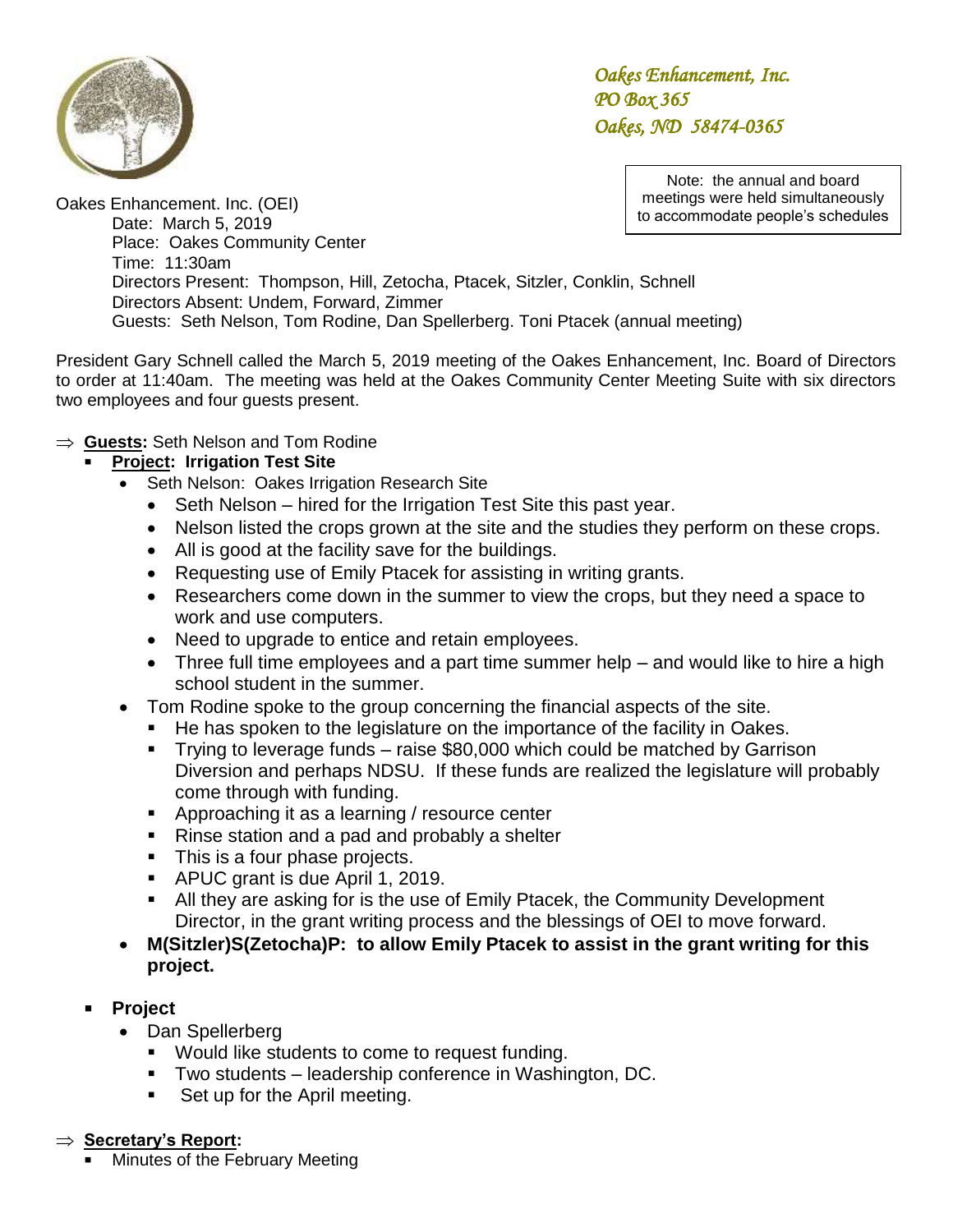**M(Zetocha)S(Hill)P to receive and file the minutes of the February 2019 meeting.**

# **Treasurer's Report:**

- Treasurer's report
- **M(Sitzler)S(Hill)P: to receive and file the treasurer's report as printed.**
- **Compensation**: Conklin
	- **O'Brien**
		- o **M(Conklin)S(Zetocha)P: to pay retirement at 5% of the past years' wages.**
		- $\circ$  M(Conklin): to offer 5% pay increase based on past years wages. Died for lack of a second.
		- o **M(Sitzler)S(Thompson)P: to provide partial catch up on office compensation at \$100 per month for 2018 and three months of 2019 for a total of \$1500.00. Payable from the gaming savings dollars.** 
			- Note: the motion for office compensation took place in November of 2016 and was at that time back dated to September of 2014 and at the end of December 2016 the total was \$2700.
		- o **M(Sitzler)S(Conklin)P: to continue with \$100 per month for office compensation.**
		- o **M(Sitzler)S(Zetocha)P: to increase wages to \$11, 600.**
		- $\circ$  All motions include payments being set up by Ptacek Financial as electronic payments.
		- o **M(Sitzler)S(Thompson)P: to upgrade the OEI computer if a new cord will not take care of the problems the computer is experiencing.**
		- **Waldner**
			- $\circ$  Ptacek will set up a work log for Waldner so she can better track her hours and how the time is spent on individual tasks.
			- $\circ$  Ptacek Financial is to be involved in the payroll process for Waldner as well as O'Brien the current OEI employees.
		- **Cox**
			- o **M(Conklin)S(Sitzler)P; to thank Cox for the 22.5 hours she has put in in February at a rate of \$15.00 per hour.**
			- $\circ$  To Once again, Thank Jill Cox for the 22.5 hours she has put in for February at a rate of \$15 per hour.
			- o Ptacek will also make a work log for Cox.
			- o Hold off on hiring Cox as an employee until all facets of this arrangement can be worked out.

# **Gaming**

- January Report
	- The gaming report for January was received for filing.
- E-gaming
	- **Neeting with Pamela** 
		- $\circ$  Set up for the April Board meeting  $-$  meeting at the Last Shot so she can walk us through the gaming process.
	- **Letter from Pamela** 
		- o See above for the notes on Cox.
- Request for Funds:
	- No requests currently

# **From the President**

- The Last Shot:
- o The JDA has come through with funds.
- $\circ$  It is not known if a big payment was made to compensate OEI for their financial involvement.
- **Dakes Fire District:** 
	- o No further word currently
	- $\circ$  Perhaps we need to start working with a different person at Canadian Pacific.

## $\Rightarrow$  **Business Item**

- **Irrigation Test Site**
- $\circ$  See above for the presentation by our guests.

## **Community Development Report: Ptacek**

Community Matched Sponsorship/Scholarship Program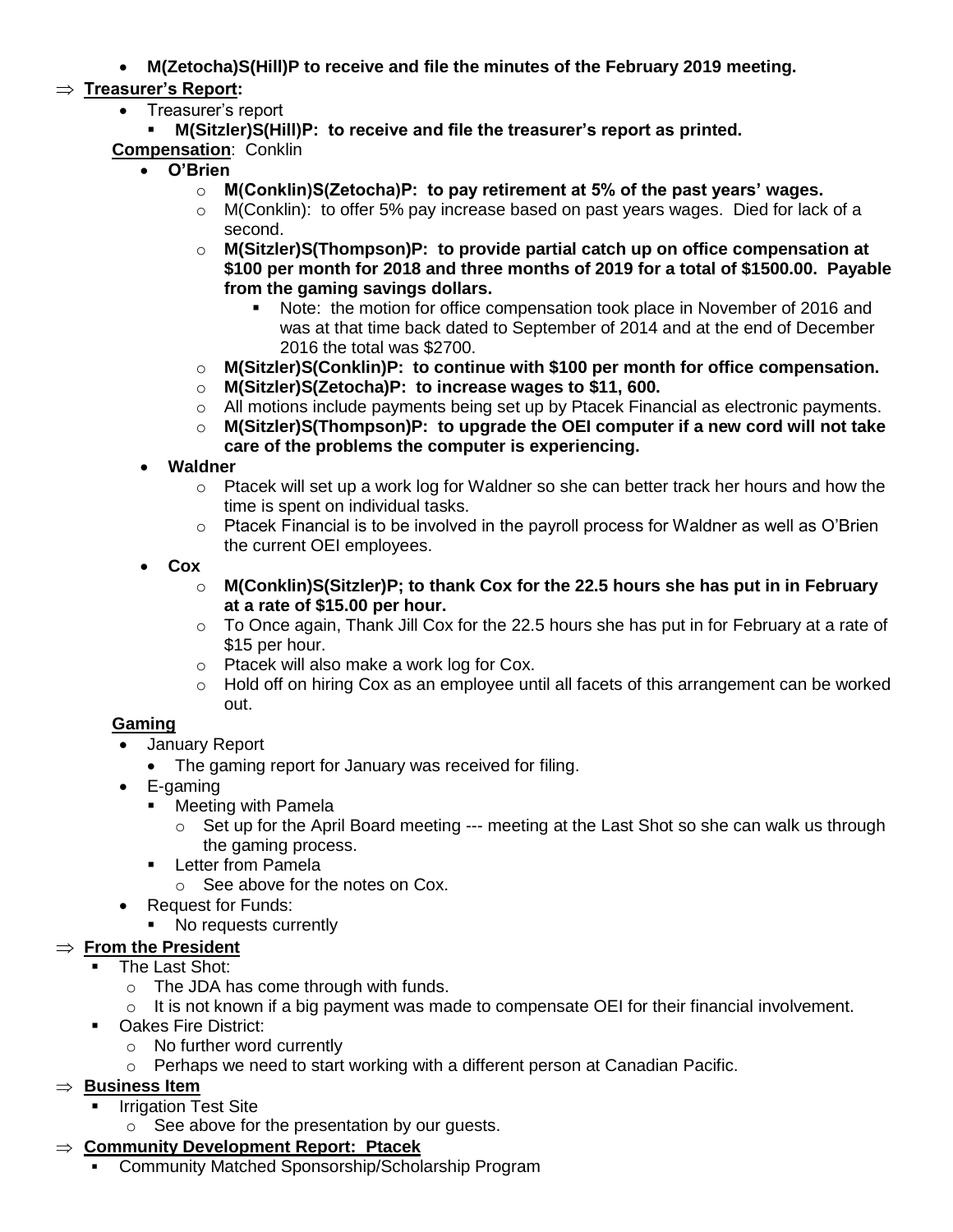- $\circ$  Business applicants in the Community Matched Sponsorship/Scholarship Program
	- Dahlstrom application has passed,
	- Those checking Novak, Dakota Improvement, Harris
	- The State Legislature is discussing tuition assistance for 2-year degree programs which would fit in nicely with this program.
- ND Trade Organization
	- o Strategic Planning updates
		- \$350 per site visit and will begin in May.
		- **Committee: Not determined**
- **Bakery** 
	- o No updates currently
- **Dakes Bowling Lanes** 
	- o Jessica Jackson continues to pursue this business venture.
- **Butcher Block: Aaron Stanoch** 
	- o Stanoch has some funds set aside to invest and be the person in charge of financing.
	- o Dalton Scheuring is a possible employee to do the day-to-day business.

#### **Ongoing business**

- Child Care with the focus on infants
	- **Ellen Wiesner will be moving.**
	- St. John's Lutheran is interested in preschool utilizing Kaitlyn Craig as a manager
	- Kelsey Brummund will be in the community and investigating involvement in the preschool/ daycare.
	- Another point was to once again, get in contact with the school and start a pre-school in the school system thereby opening more of Tiny Tornadoes to take infants.
- Dentist
- **Empty Main Street Businesses**
- Hollingsworth
- **For the good of the order**
	- April Board meeting: Tuesday, April 2, 2019
	- **M(Thompson)S(Sitzler)P: to move the April meeting to April 9, 2019 and meet at The Last Shot so Waldner can take the group through the gaming process and have a current monthly gaming financial report.**

There being no further business, the meeting adjourned at 1:25pm.

The annual meeting and board meeting were held simultaneously going back and forth as needed to accommodate people's schedules.

Respectfully reported.

Audrey O'Brien, Secretary Oakes Enhancement, Inc. PO Box 365 Oakes, ND 58474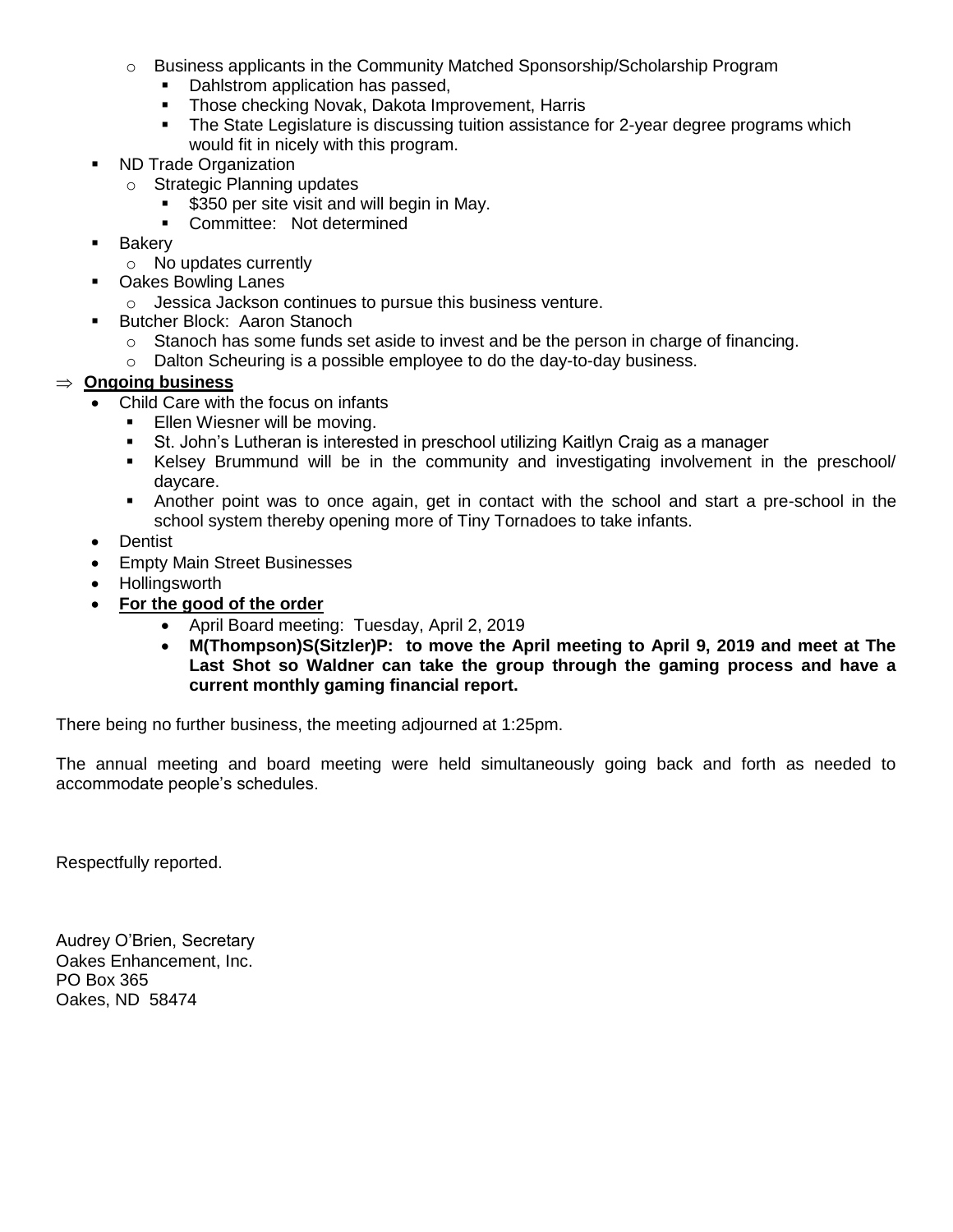

Oakes Enhancement. Inc. (OEI) Date: April 9, 201 Place: The Last Shot Time: 11:15am Directors Present: Thompson, Hill, Zetocha, Ptacek, Sitzler, Conklin, Schnell, Undem, Forward, Directors Absent: Zimmer Employees: Waldner, Ptacek, O'Brien Guests: Cox, T. Gemar, 2 HOSA Students, 2 SRCTC Students, S. Meehl and D Spellerberg

President Gary Schnell called the April 9, 2019 meeting of the Oakes Enhancement, Inc. Board of Directors to order at 11:15am. The meeting was held at the Last Shot with eight directors, three employees and seven guests present.

### **Guests:**

### **Waldner and Cox: 11:15am to 11:30am**

- Jill Cox and Pamela Waldner were on hand to discuss gaming. Cox explained what she does with the new e-tab machines.
- Waldner explained some of the paperwork she is required to fill out.
- Discussion took place later in the meeting and included the following points:
	- It appears the e-tabs are bringing in more revenue than that manual machines.
	- Cox stated with changes the paperwork for e-tab machines has been cut in half.
	- Using e-tabs would eliminate the counting of the tickets but the e-tab vouchers need to be counted and accounted for.
	- **M(Sitzler)S(Forward): to research the idea of** 
		- o **Eliminating the three manual machines and swapping them out for three more electronic machines**
		- o **Sell the manual machines.**
		- o **Check in to the purchase of tickets for the manual machines as to and contracts with the supplier.**
- **FFA Students: 11:35am**
	- Megan Rodine and Alex Roney gave a presentation on the Leadership Training Conference they will be attending in June. The conference is held in Washington, D.C. Cost per student is \$1500. Mr. Spellerberg will be attending with these students.
	- **M(Conklin)S(Thompson)P: to donate \$250 for each of the two students attending. Funds from the Charitable Gaming Trust Account**
- **HOSA Students: 11: 40am**
	- Adrianna Wisner and Jozy Kadoun are HOSA students and will be attending a National Competition and Leadership Conference in Florida. Cost is approximately \$1200 per student.
	- **M(Conklin)S(Thompson)P: to donate \$250 for each of the two students attending. Funds from the Charitable Gaming Trust Account**
- **Gemar and Jacksons: 11:50am**
	- Gemar from BankNorth presented on behalf of the Jacksons who were unable to attend.
		- The Jacksons are wanting to purchase Oakes Bowling Lanes from the Pulfrey's.
		- **Presentation points and actions** 
			- $\circ$  The Board would like to see the Jackson's have more "Skin in the Game".
			- o The Bowling Alley does bring in tournaments which benefit other local businesses.
			- $\circ$  There are many leagues and activities currently utilizing the facility which includes large numbers of people through the door.
			- o Jacksons would like to work into having the facility open all year long.
			- o Host events: Birthday parties……….. and more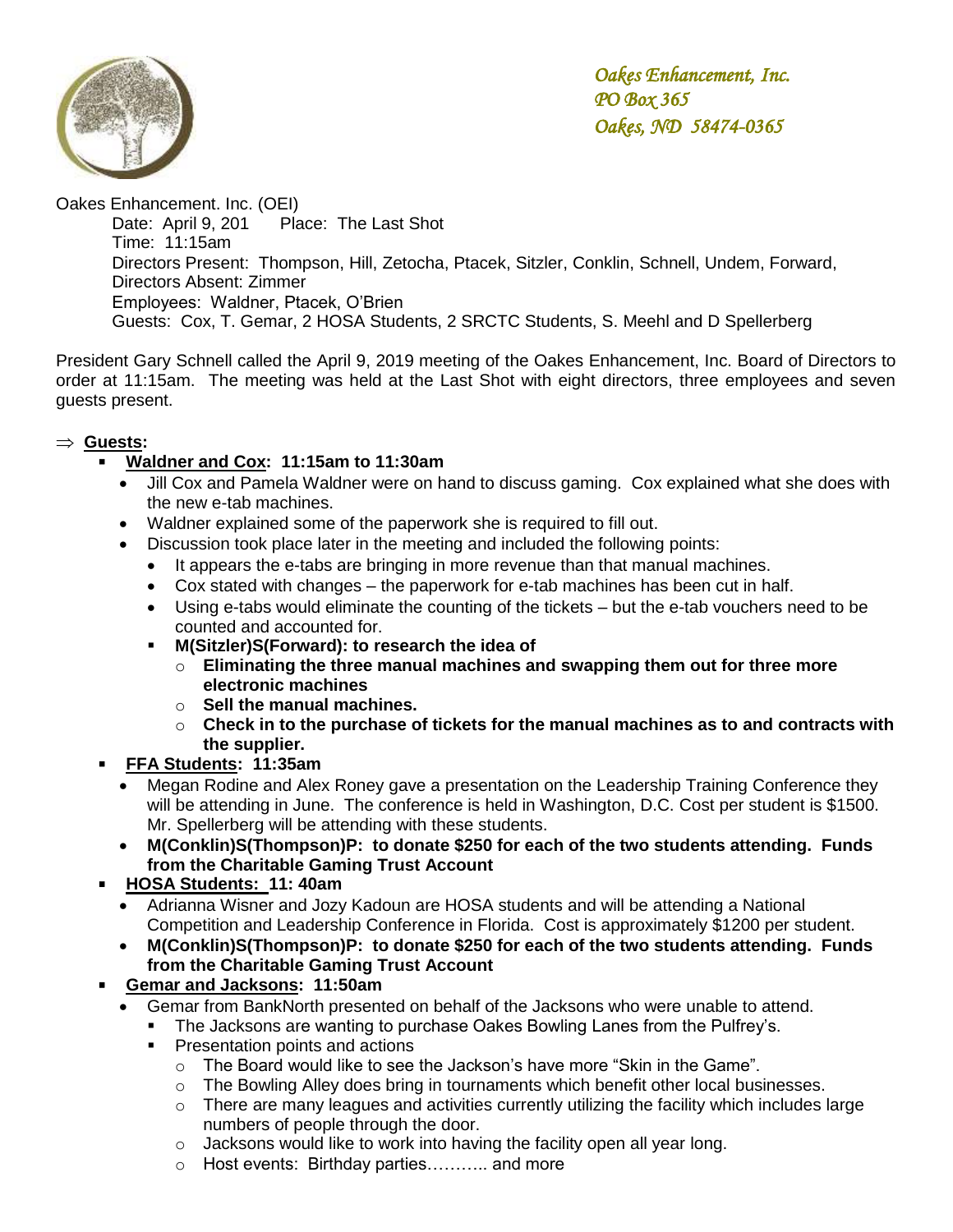- o Hiring Brandon Frye as the employee.
- o Renaissance Zone Application
- o **M(Sitzler)S(Undem)P: to approve the Renaissance Zone Application**
- o **M(Sitzler)S(Thompson)P: to agree to Phase #1 of the BUMP Applications for roof repairs.** (roof repairs will have to be outsourced as the type of work required is not available locally.)
- $\circ$  Common consensus to wait on agreeing to Phase #2 of the BUMP Application which involves renovating the front exterior of the building**.**
- o **M(Thompson)S(Zetocha)P: to fund the PACE interest buydown: Loan for \$104,000 for 20 years -- Community portion will be \$16,372.**
- o **M(Forward)S(Sitzler)P: to fund a CD Secured Loan in the amount of \$22,500.** Dakota Valley is willing to loan dollars for 8 years at 1% interest rate if there is pledged CD security. Dickey County JDA is to provide matched \$22,500 in security as well.

o

# **Tiny Tornadoes: 12:05am**

- Unable to attend currently.
- With the changes in staffing new plans are being considered along with hiring new employees.

# **Secretary's Report:**

 **M(Conklin)S(Sitzler)P: to receive and file the minutes of the March meeting and the Annual meeting.**

# **Treasurer's Report:**

- Treasurer's report: reference pages 1 to 7
	- **M(Hill)S(Forward)P: to receive and file the treasurer's report as printed.**
- BUMP Approval for Ptacek Financial Services: reference page 8
	- **M(Sitzler)S(Hill)P: to release the funds for the Ptacek Financial BUMP application**
- BUMP Approval for Computer Express: reference page 8
	- **M(Sitzler)S(Hill)P: to release the funds for the Computer Express BUMP application**
- Working with Heritage Insurance
	- The Former City Hall building owned by OEI is insured under the City policy. We do insure the property.
	- **Lots 5 and 6 in the Industrial Park are covered.**
	- Check into bonding employees.
- CD Due at FCCU: May 22, 2019 At maturity: \$52,062.29: reference page 9
	- **M(Thompson)S(Conklin): To renew the CD's coming due in May at Starion and FCCU leaving them at their respective locations. Checking on the rates and investment terms when closer to their maturity. Electronic voting can decide the interest rate and investment term.**
- Payroll: involvement of PFS
	- The Board would like to check into direct deposit for employee payroll.
	- The office stipend for O'Brien should be a separate deposit.

### **Gaming**

- February Report: Reports from January, February and March were reviewed and compared as relates to the addition of the e-gaming machines.
- E-gaming
	- **Meeting with Pamela to get familiar with the new e-gaming machines: see above.**
- Request for Funds: See above with students.
- HOSA and SRCTC

## $\Rightarrow$  From the President

- Re-organization: to be done at the end of the meeting -- For the Good of The Order on agenda below.
- **Appointment of advisory member: Interest by Greg Stemen** 
	- $\circ$  By common consensus Greg Stemen from FCCU will be brought on board as an advisory member.
- **Dakes Fire District: Railroad Land Purchase** 
	- o Haring is working on this project.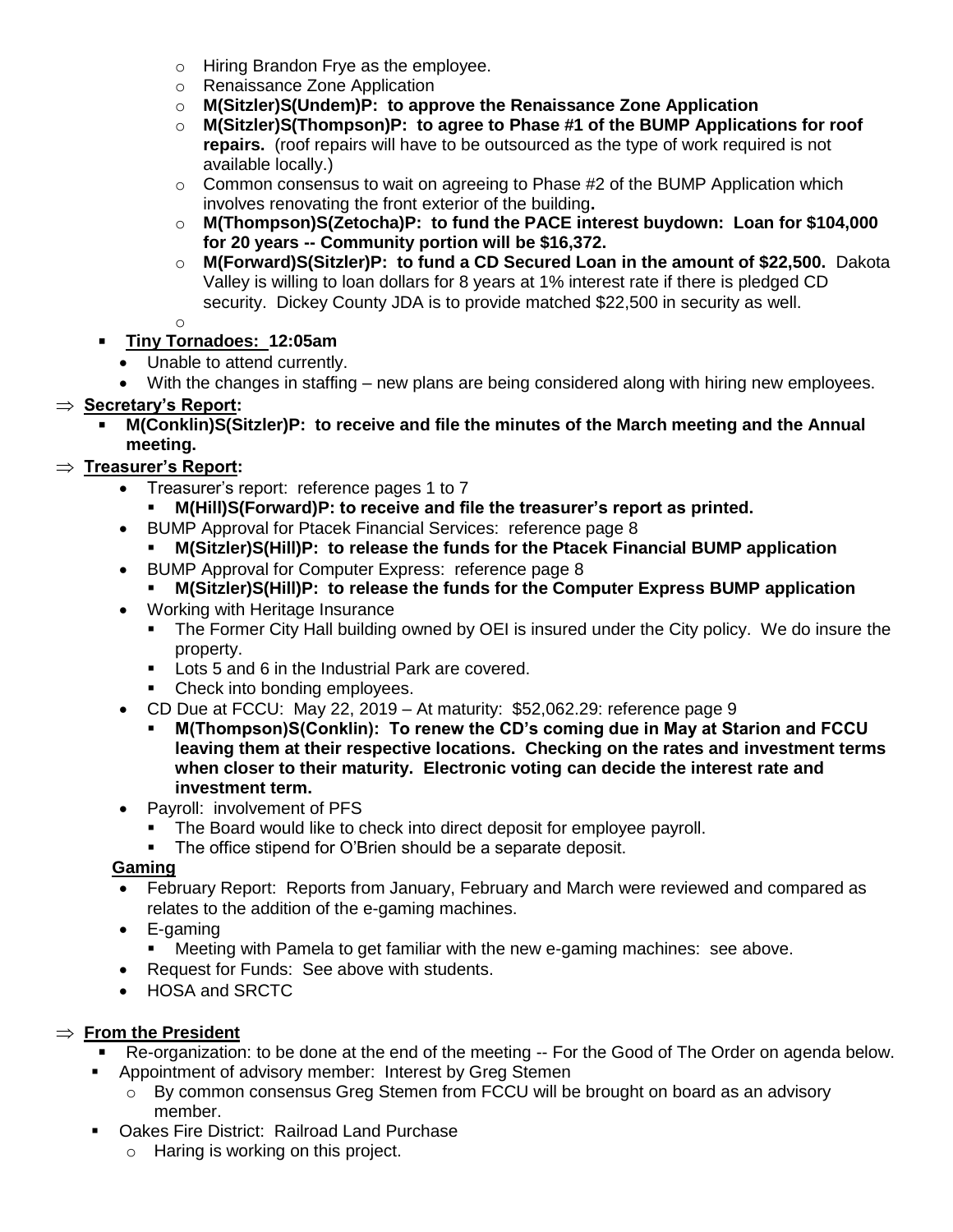- The Last Shot: did they make a large payment with funds from JDA? Should OEI have received this money?
	- $\circ$  This should be investigated to see what has happened to the funds. Schnell will check into this. Schumakers are making their payments.

### $\Rightarrow$  **Business Item**

- Irrigation Test Site:
	- o Ptacek is preparing grant request papers for this project.

# **Community Development Report: Ptacek**

- Community Matched Sponsorship/Scholarship Program
	- o No further interest currently
- ND Trade Organization
	- o Strategic Planning updates
		- May  $29<sup>th</sup>$  is the date selected to start the planning process.
- **Bakery: no updates currently**
- True Value: Price drop -- \$45K for the main structure and \$25K for the side building or \$60K for both
- **Dakes Bowling Lanes update (see above)**
- **Butcher Block: Aaron Stanoch** 
	- o Aaron has returned home due to health issues.
	- o The price of the business has dropped.
	- o Dalton Scheuring is interested in the purchase.

## **Ongoing business**

- Child Care with the focus on infants
- Dentist
	- **Empty Main Street Businesses**
	- Hollingsworth
	- **For the good of the order**
		- **Sonia Meehl** 
			- Sonia is on the JDA Board and they are seeking additional Board Members.
				- $\circ$  Ptacek felt it would be a conflict of interest for her to be a member of this group.
				- o Trista Gemar has expressed interest and will be approached.
		- **Reorganization:** President, Vice President and Treasurer to be decided directly following the adjournment of this meeting.
		- **Next Board meeting: Tuesday, May 7, 2019**

There being no further business the meeting adjourned at 1:05.

Respectfully reported.

Audrey O'Brien, Secretary Oakes Enhancement, Inc. PO Box 365 Oakes, ND 58474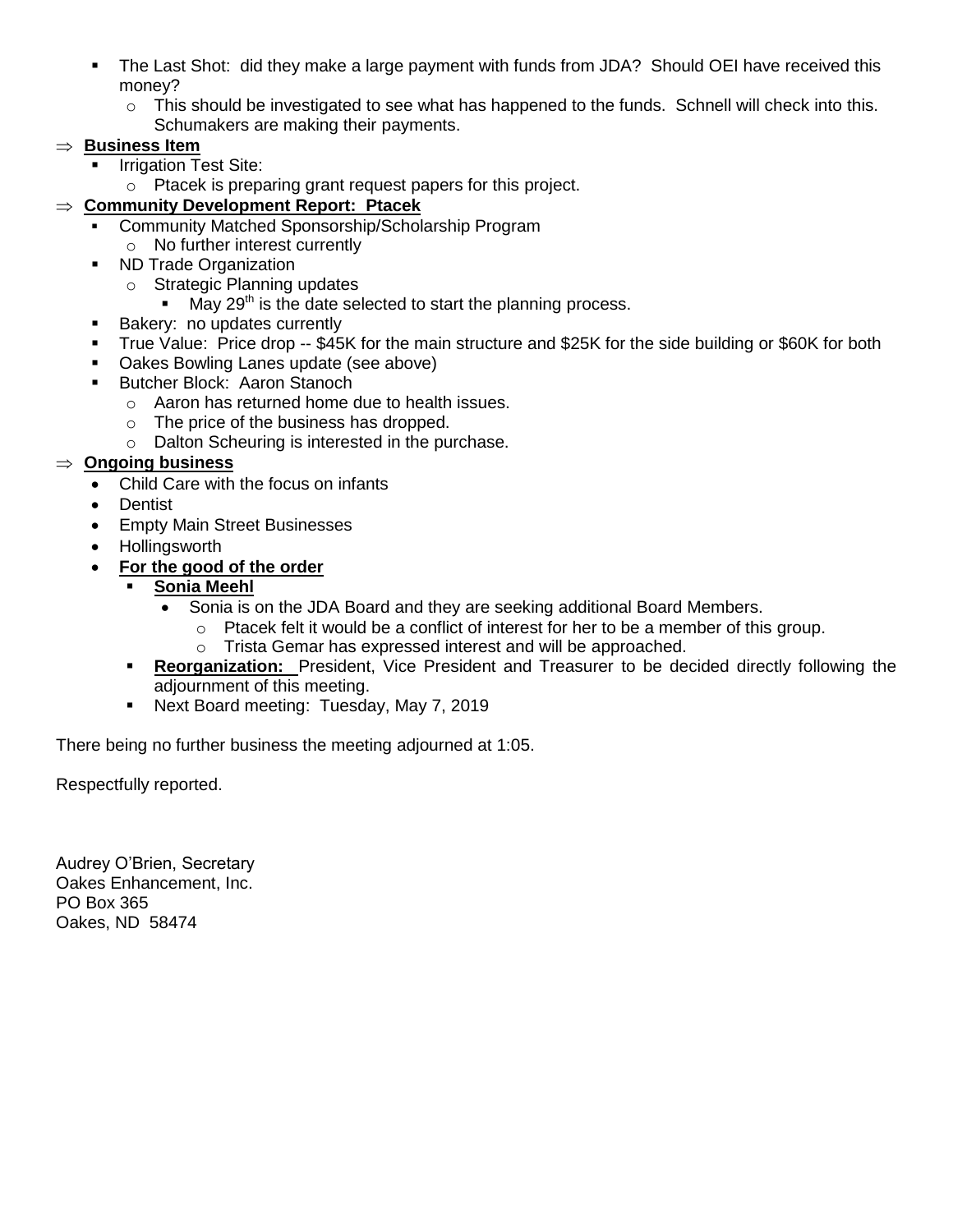

Oakes Enhancement. Inc. (OEI) Date April 9, 2019 Place: The Last Shot Time: 1:05pm Directors: Thompson, Schnell, Hill, Conklin, Forward, Undem, Zetocha, Sitzler, Ptacek

President Schnell called the Reorganization Meeting to order at 1:05pm. The purpose of this meeting was to elect new officers for the upcoming year.

Elected to serve:

President: John Zetocha Vice President: Gary Schnell Treasurer: Becki Thompson

There being no further business the meeting adjourned.

Respectfully reported.

Audrey O'Brien, Secretary Oakes, Enhancement, Inc. PO Box 365 Oakes, ND 58474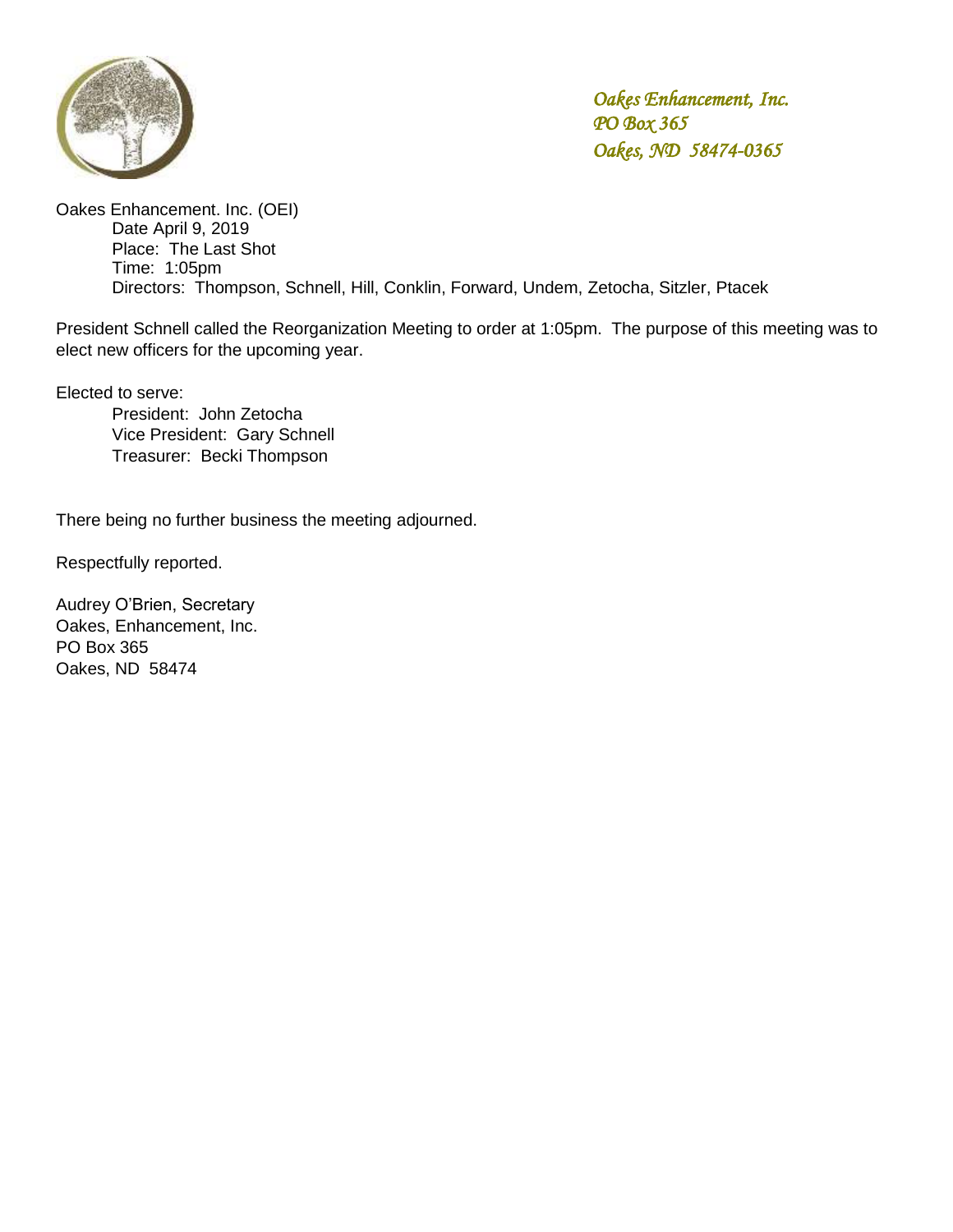

Oakes Enhancement. Inc. (OEI) Date May 7, 2019 Place: Oakes Community Center Meeting Suite Time: 11:30am Directors Present: Thompson, Schnell, Hill, Undem, Zetocha, Sitzler, Ptacek, Stemen, Conklin Directors Absent: Forward, Zimmer Guests: No guests

President John Zetocha called the May 7, 2019 meeting of the OEI Board of Directors to order at 11:35am. The meeting was held at the Oakes Community Center Meeting Suite with eight directors, two employees and no guests present. Zetocha asked if there were any additions to the agenda. There being none the meeting began.

### **Guests:**

### **Secretary's Report:**

- Minutes of the April Meetings
	- **MM(Conklin)S(Schnell)P: to approve the minutes from the April 9th, 2019 board and reorganizational meetings.**

## **Treasurer's Report:**

- Treasurer's report:
	- **M(Sitzler)S(Schnell)P: to approve the treasurer's report as presented.**
- Banking plans --- scheduling workday with Nicholi Knutson
	- Knutson and O'Brien are working out a day to get together and move forward in the best way possible for OEI.
	- Electronic banking will apply to all checking accounts at Starion Financial.
- CD at Starion update after electronic voting approved 13months at 2.05%.
- Payroll: involvement of PFS
	- **PFS calculates the checks but who makes them out and signs them.**
	- Going forward with electronic banking could assist with this so that no employees are writing out their own checks.
- Electronic voting supported paying Heritage Insurance in full
- Corporate resolution on authorized signers for OEI
	- **M(Undem)S(Sitzler)P: to have Board Members, Zetocha, Schnell, Conklin, and Thompson sign on behalf of OEI at all financial institutions, on all accounts and business actions, along with Secretary O'Brien.**
- Interest buydown payment for Tiny Tornadoes
	- O'Brien is checking to make sure the Bank of North Dakota and OEI are on the same page with the payment plan. OEI wanted to pay the community portion of the buydown in 5 years.

### **Gaming**

- April Report
	- **The April statements for OEI were included in the agenda.**
- E-gaming
	- E-gaming is currently making more profit than the pull tabs.
	- **It appears E-gaming is here to stay with pull tabs having their place but to a much smaller** degree.
	- Going forward OEI gaming will remain the same for the present and look at replacing the pull tab machines with electronic gaming machines – at such a time as the old machines fail or it is time to replace them. Perhaps keeping at least one pull tab machine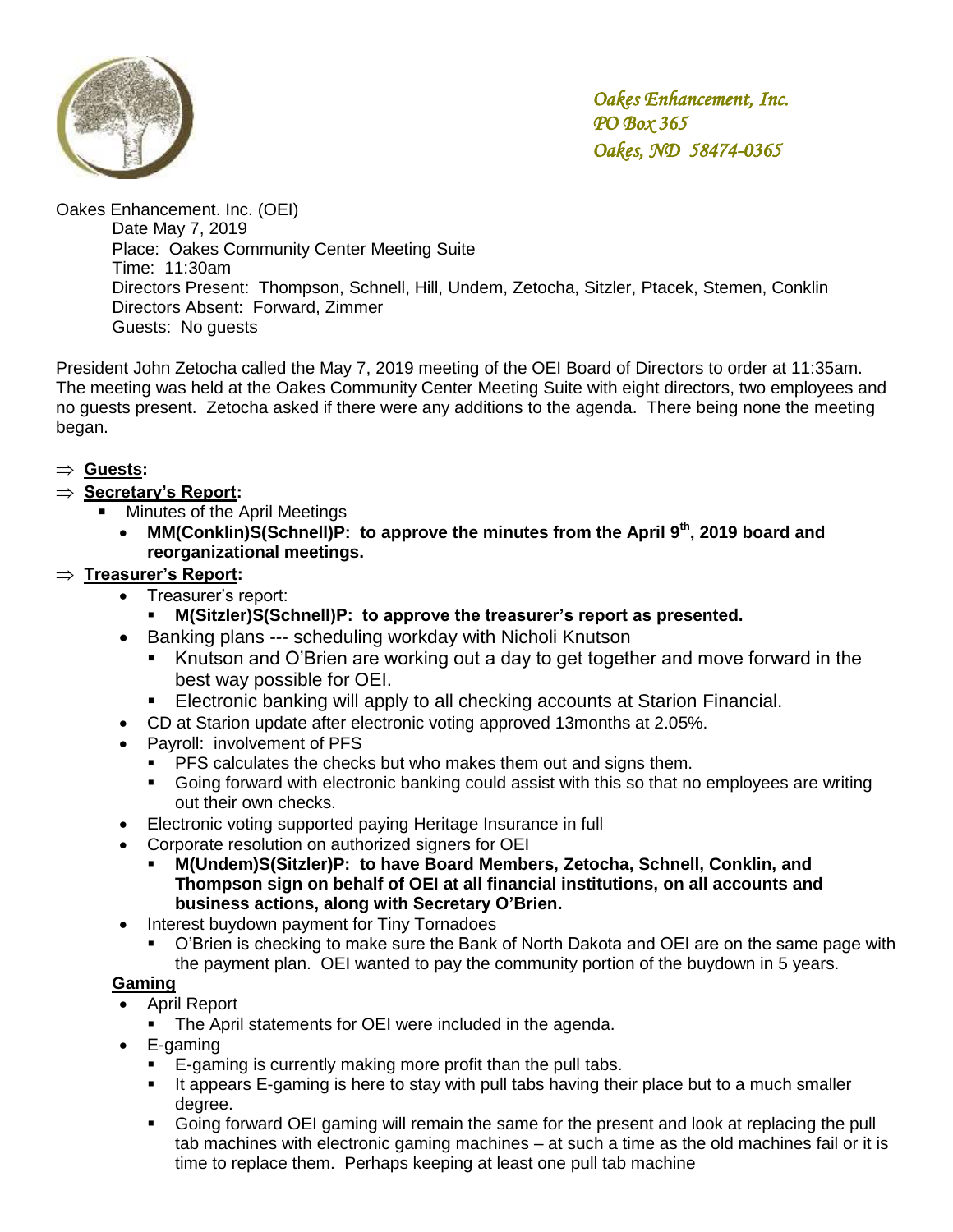- If you have the same company for your e-tab machines and pull tabs, you can receive favorable prices on the tickets for the pull tab machines.
- Jill Cox:
	- Schnell has visited with Waldner and concerns were shared as to the work Jill does for OEI and she would hate to lose her.
	- $\blacksquare$  The Board did acknowledge that having two people to cover the gaming is a good idea a backup person for times when one or the other is not available.
	- The office will check with Ptacek Financial to make sure that a 1099 can be issued to Jill for the time she puts in on gaming tasks.
	- **M(Conklin)S(Sitzler)P (With one dissenting vote): To give Jill Cox \$15 per hour for time worked if a time log is kept and submitted prior to the OEI Board meetings.**
- Gaming site authorization -- Sitzler -- fire department
	- The Oakes Fire Department would like to use OEI" s gaming license to hold a one-time raffle.
	- Ptacek will check with the powers that be and see if a simple raffle permit from the City the best solution is. If needed, electronic voting can be utilized for this request.
- Request for Funds:
	- Bear Creek Roughriders
		- o **M(Schnell)S(Hill)P: to donate \$500 to Bear Creek Roughriders as has been done in the past. Funds coming from the Charitable Trust Account.**

# $\Rightarrow$  From the President

- Tiny Tornadoes updates
	- $\circ$  Zetocha shared the fact that the Tiny Tornadoes have a very active and aggressive board of directors and they diligently work to keep the business viable and up to code.
	- $\circ$  With the resignation of Wisner, interviews have been conducted and the board will meet later this week to work out qualifications of the interviewees.
	- $\circ$  Also noted, the Wisner's circumstances have changed so that puts a different light on the subject. Ellen Wisner does have the proper credentials to run the facility.
	- $\circ$  Having a director who is off-site was brought up as a possibility and will be taken under advisement.

## $\Rightarrow$  Business Items

- Oakes Fire District: Railroad Land Purchase Opinions of legal counsel.
	- o Legal Counsel found red flag portions on the Land Purchase.
	- o The red flags are being addressed with the advisement of legal counsel.
	- o Possible closing is May 15th.
- The Last Shot: did they make a large payment with funds from JDA?
- o No updates currently
- **Irrigation Test Site** 
	- o Ptacek updated the group as far as APUC and SABRE (State Agricultural Board for Research and Education) grants are concerned, and it appears funding is highly possible.
		- More will be known after proposals are presented on May  $15<sup>th</sup>$ .
		- In the future developing a learning center at the facility will be a huge asset.

## **Community Development Report: Ptacek**

- Community Matched Sponsorship/Scholarship Program
	- o James Valley Grain is interested
	- o Ptacek also reported on summer internships and apprentices and additional incentives with inkind matches.
- **ND Trade Organization** 
	- o Strategic Planning updates
	- $\circ$  First meeting will be May 29<sup>th</sup> and perhaps only two major meetings will be required followed by sub committees' meetings.
- **Bakery** 
	- o Currently no updates
- **Dakes Bowling Lanes update** 
	- $\circ$  The Renaissance Zone application given to the city was incomplete, so it was denied until all is done.
	- o Paperwork in other aspects is moving forward.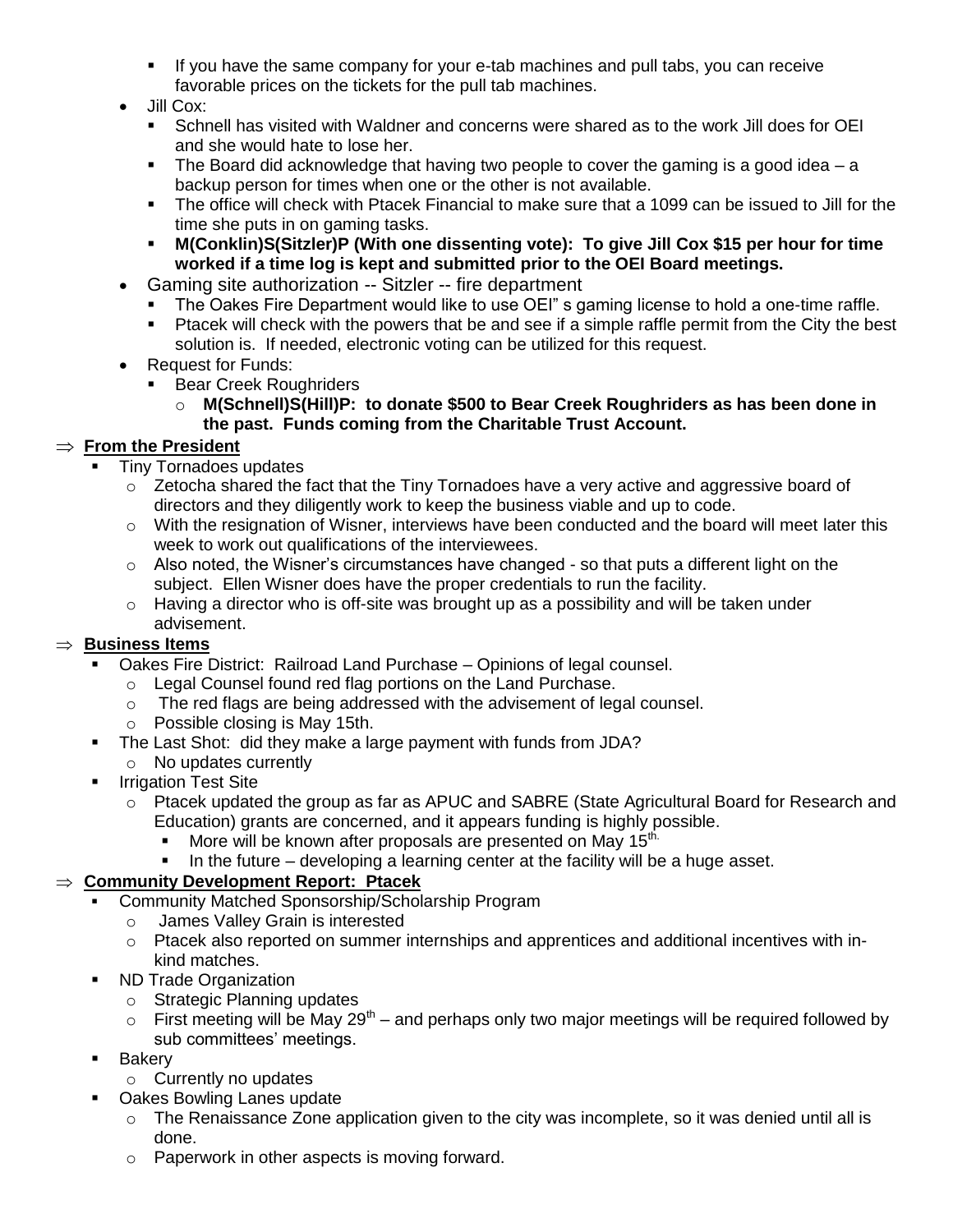- o PACE interest buydown papers were signed.
- o JDA is on board with this project.
- Butcher Block:
	- o There is currently a very interested party.
- **D**ther
	- $\circ$  Ptacek submitted a letter of resignation as she has accepted a position in the family business.
	- o **M(Conklin)S(Sitzler)P: to regrettably accept Ptacek's letter of resignation, thank her for her**
	- excellent service and wish her well at her new position. Ptacek's last day will be June 28<sup>th</sup>.

# **Ongoing business**

- Child Care with the focus on infants: See Tiny Tornadoes above
- Dentist: No action currently
- Empty Main Street Businesses: No forward movement in the area
- Hollingsworth: Nothing to report currently.
- Schnell shared an article he came across stating the closing of many smaller businesses over the years –most recently Shopko – is due to Hedge Funds and large groups coming in and purchasing these smaller businesses, using up their assets putting them out of business.
- Zetocha shared that O'Brien has not been totally compensated for the office stipend for the months of September, October, November, and December of 2014 along with of 2015, 2016 and 2017. Since this action was voted on prior – she was instructed to correct this situation with funds from the Charitable Gaming saving account. All this is to be funneled through Ptacek Financial.

#### **For the good of the order**

- **FYI NOTE:** change of ownership of the equipment place: 2<sup>nd</sup> wind to Johnson Fitness and Wellness. Parent company is John Health Tech which owns Matric, Vision Fitness and Horizon. – also sell, Octane Fitness, Torque Fitness, NuStep and more
- Board meetings: Tuesdays, June 4, 2019, July 2, 2019, August 6, 2019, September 3, 2019

There being no further business the meeting adjourned at 12:50pm.

Respectfully reported,

Audrey O'Brien, Secretary, Oakes Enhancement, Inc. PO Box 365 Oakes, ND 58474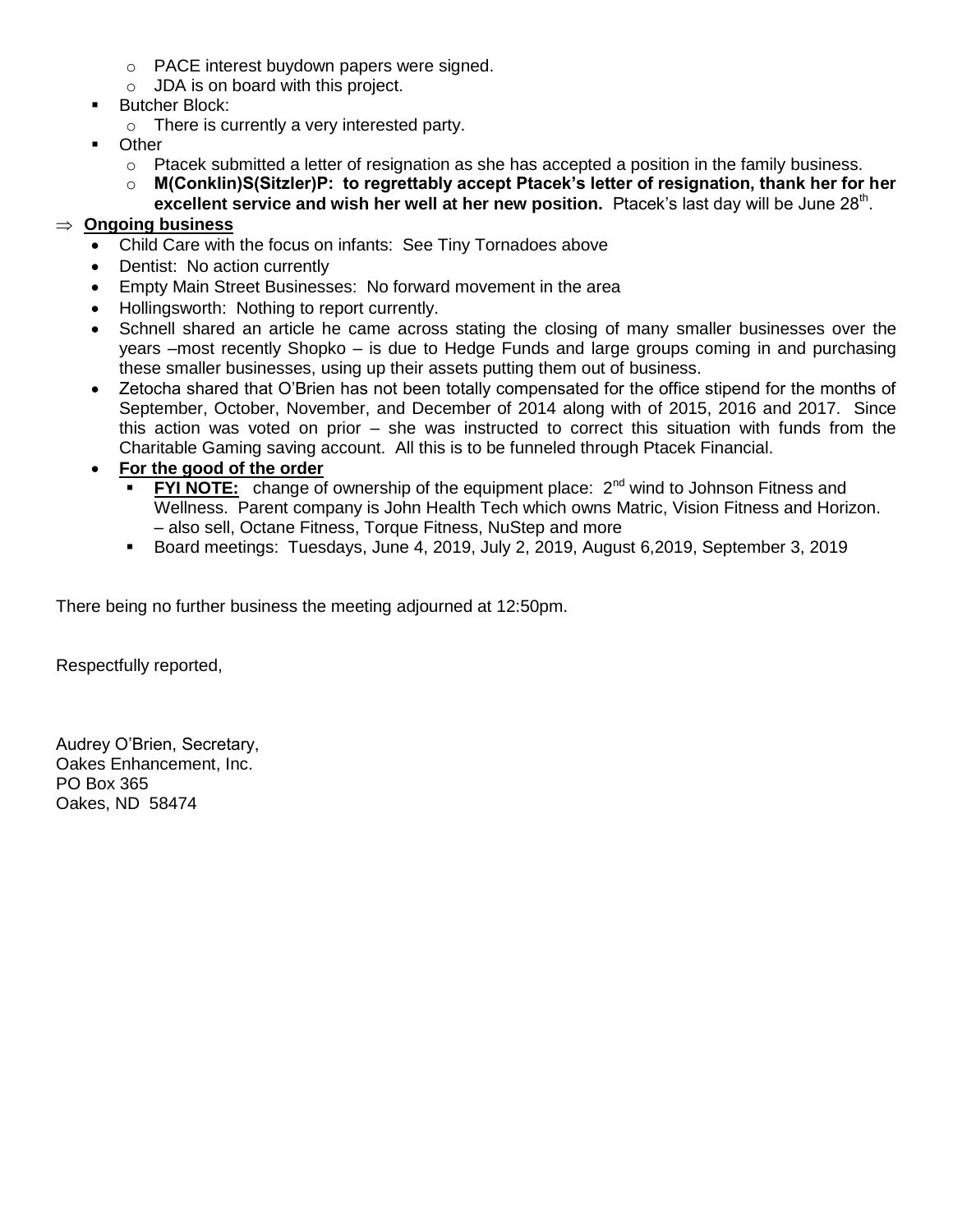

Joint meeting of the Oakes Area Chamber of Commerce (Chamber) and Oakes Enhancement, Inc. (OEI)  Board of Directors.

- May 20, 2019
- 7:00AM
- Oakes Area Chamber of Commerce Meeting Area
- Purpose of the meeting

To discuss the necessary action to take in seeking out a Community Development Director to replace Emily Ptacek, who has resigned.

Directors Present

- Oakes Area Chamber of Commerce Directors:
	- o Rebecca Undem
		- o Tara Schmitz
		- o Abbey Fick
		- o Desi Visto
		- o MaryLou Sundby
		- o Dan Spellerberg

Directors absent:

- Oakes Area Chamber of Commerce
	- o Jessica Quandt
	- o Katie Dahlstrom
- Oakes Enhancement, Inc. Board of Directors o Rebecca Thompson
	- o Gary Schnell
	- o Art Conklin
	- o John Zetocha
	- o Greg Stemen
	- o Rebecca Undem (serves on both boards)
	- Oakes Enhancement, Inc,
		- o Jeff Forward
		- o Doug Sitzler
		- o Matt Hill
		- o Mayor Monty Zimmer

The meeting was facilitated by Rebecca Undem the current Chamber president.

Talking Points

- From the former listing of candidates, the credentials of those who applied during the last application process no longer seem to be in sync with the way the position has developed.
- Currently the division of pay for the Community Development Director is OEI 60% and Chamber at 40%  $\circ$  This percentage may change going forward as it appears the bulk of the workload is for OEI.
- There was discussion on having only one board.
	- $\circ$  Feelings were to keep both boards as the scope and missions of the board are different.
	- $\circ$  This might change in the future but for now we proceed as we are currently operating.

#### Action

- Post the job description as revised in May of 2018.
	- $\circ$  Accepting resumes until June 10<sup>th</sup> or until the position is filled.
- Decision to have one director that works with both boards.

With no further business the meeting adjourned at 7:50am

Respectfully reported,

Audrey O'Brien, Secretary, Oakes Enhancement, Inc.

PS: The Strategic Planning for the City of Oakes will take place on Wednesday, May 22, 2019.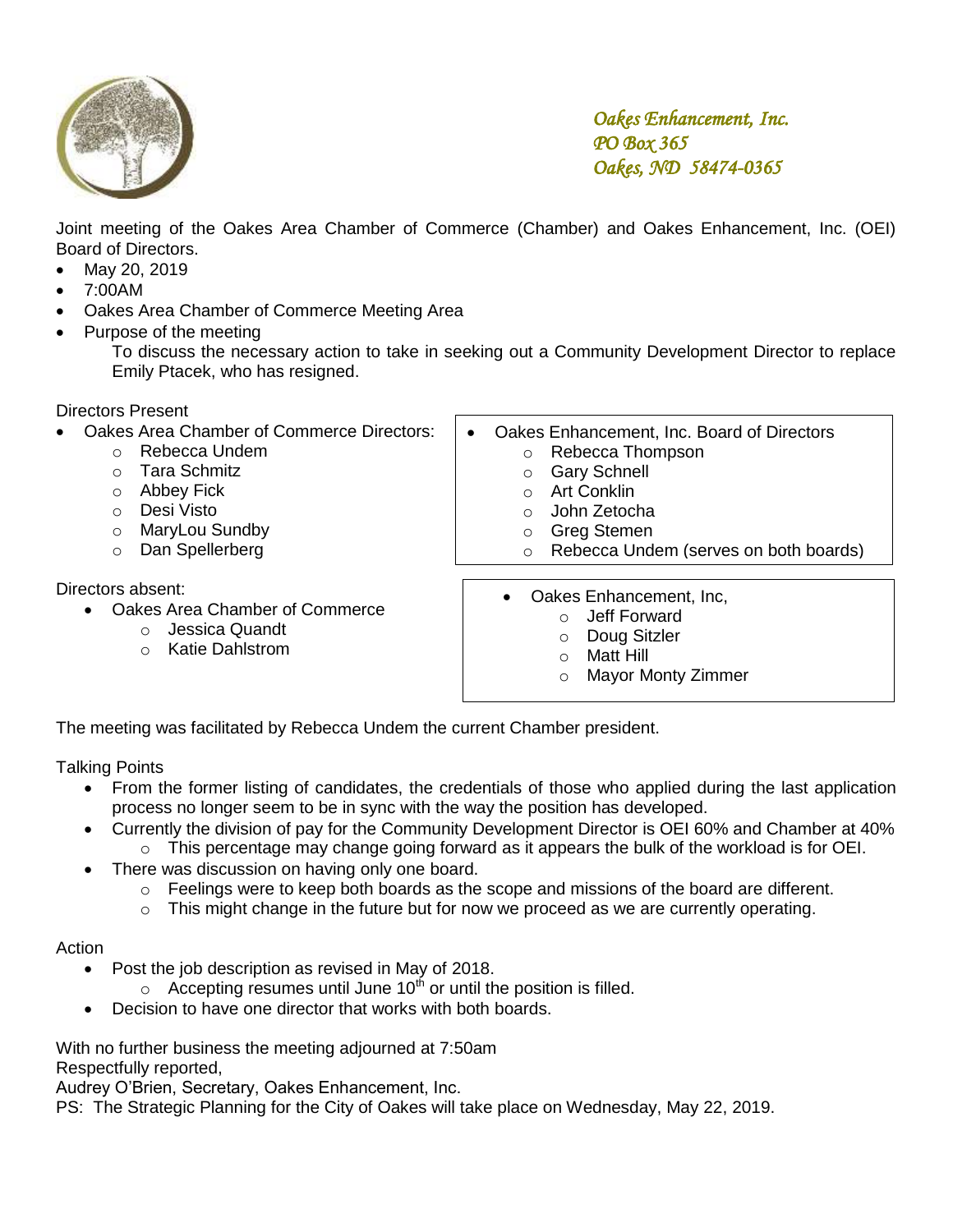

Oakes Enhancement. Inc. (OEI)

Oakes Enhancement. Inc. (OEI) Date June.4, 2019 Place: Oakes Community Center Meeting Suite A Time: 11:30am Present: Thompson, Schnell, Hill, Conklin, Undem, Zetocha, Ptacek, Stemen Directors Absent: Sitzler, Forward, Zimmer Guests: Steve Voightman: Laundromat: Tiny Tornadoes, Jill Cox, Tom and Gabrielle Pioske, Kaleb Sell (financial officer for the Pioske's and First Community Credit Union)

President John Zetocha called the June 4, 2019 meeting of the OEI Board of Directors to order at 11:35am. The meeting was held at the Oakes Community Center Meeting Suite with seven directors, two employees and seven guests present. Zetocha asked if there were any additions to the agenda. BUMP application from Sweets and Stories will be added. Agenda approved with the addition.

#### $\Rightarrow$  Guests

- o Tiny Tornadoes -- 11:30am
	- **Allison Peterson and Sheila Nagel**
	- **Presented strengths and weaknesses of the business.**
	- Can care for 49 children presently at 34 and if staffing were in place could add the additional 15.
	- **Licensing has been renewed.**
	- **Staffing is difficult especially with the qualifications needed.**
	- **Goal is to get quality providers.**
	- OEI is committed to supporting this organization/business: the people and the building.
	- The group was thanked for presenting and the work they do to make sure the business is moving forward.
	- Ptacek said there is a program with some loan forgiveness She will do more research.
- Steve Voightman
	- The town needs a laundromat.
	- His shop is slow right now, so he has the time to devote to this project.
	- **SBA** has been in consultation about this project.
	- Building cost is \$90,000 and equipment at \$80,000.
	- **Utilizing the lot downtown which will eventually be put up for bids.**
	- Need concrete base floor and large sewer system.
	- How much skin does Voightman have in the game?
	- 10-year warranty on the parts and they last about 15 years.
	- Would like a loan: high end \$34,000?
- o Jill Cox:
	- iill@newsdakota.com: new email address
	- Currently at \$15 per hour
	- **Would like to see \$20.**
	- Pamela will do the e-machines if Cox is not available.
	- **See action below.**
- o Tom and Gabrielle Pioske -- and Kaleb Sell
	- In the process of purchasing the Butcher Block in Oakes. They own Frohlings in Hecla, SD
	- **Hoping to do the wholesale and expand what is done at the Butcher Block trying to keep** and expand the services.
	- **Looking to do online sales as well.**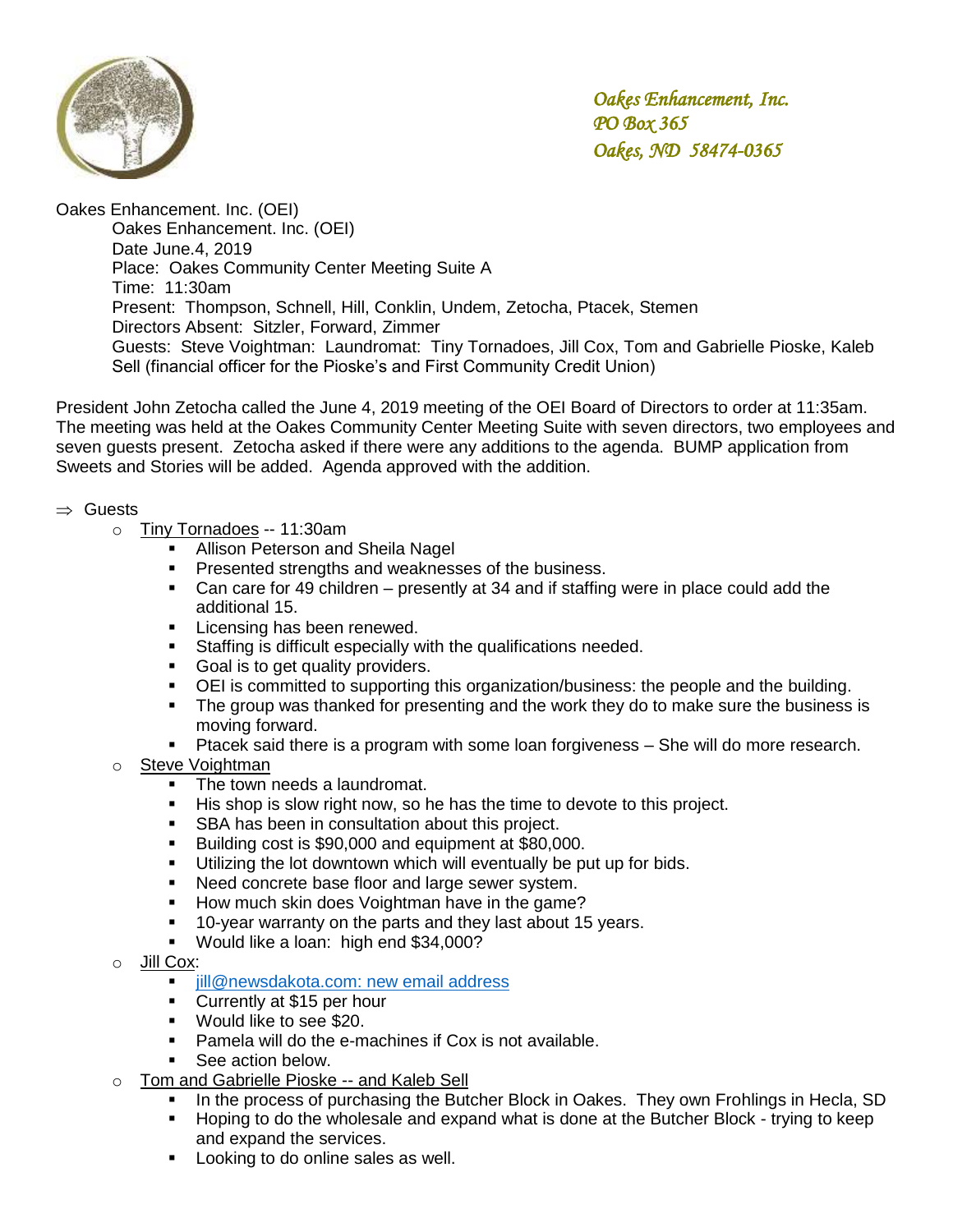- Butcher in both places
- **Health and paid vacation for benefits**
- **Starting wage at \$15 -- DOE.**
- **Name: Great Frontier**
- **Interest buydown portion for OEI about \$21,000.**
- See action below.

## **Secretary's Report:**

Minutes of the May Meeting

# **M(Schnell)S(Hill)P: to receive and file the minutes of the May 2019 meetings as presented.**

## **Treasurer's Report:**

- Treasurer's report:
	- **M(Conklin)S(Schnell)P: to receive and file the printed Treasurer's report.**
- CD at FCCU ended up being 12 months at 2.3% -- the 7-month special was not for public funds – FCCU matched the special rate and extended the time.
- Banking plans --- Nicholi Knutson
	- The paperwork has been signed to begin Automatic Clearing House (ACH) banking
	- O'Brien and Zetocha met with Knutson and worked out details and a plan going forward.
	- **Current plan is to start with only one account.**
	- **Look into the need of the Sweep.**
- Electronic voting approved donations to the Dickey County Fair (\$500) and the Relay for Life (\$200) with funds from the Charitable Trust account.
- Donation for Legion fireworks
	- **M(Thompson)S(Hill)P: to donate \$500 to the community fireworks display with funds from the Charitable Gaming Trust account.**
- Payroll: involvement of PFS
	- Pamela dropped off two checks at PFS, Sheila filled them out, O'Brien picked them up and Conklin was available to sign.

### **Gaming**

- Report
	- Report for April was reviewed.
- E-gaming
	- No updates
- Jill Cox
	- **M(Conklin)S(Schnell)P: to withdraw the motion from May and change, going forward from today to employ Jill Cox at \$17.50 per hour – a job description will be put together and timecards will need to be submitted each month**.
		- o *From the May Meeting'*
			- *The Board did acknowledge that having two people to cover the gaming is a good idea – a backup person for times when one or the other is not available.*
			- *The office will check with Ptacek Financial to make sure that a 1099 can be issued to Jill for the time she puts in on gaming tasks.*
			- *M(Conklin)S(Sitzler)P (With one dissenting vote): To give Jill Cox \$15 per hour for time worked if a time log is kept and submitted prior to the OEI Board meetings.*

o

- Gaming site authorization -- Sitzler -- fire department
	- No forward movement on this Ptacek researched and heard nothing back from the fire department representatives.
- Request to purchase a pull tab machine: No action.
- Request for Funds: See above Legion fireworks.

## $\Rightarrow$  **From the President**

**Nothing to report currently.** 

## $\Rightarrow$  **Business Items**

Oakes Fire District: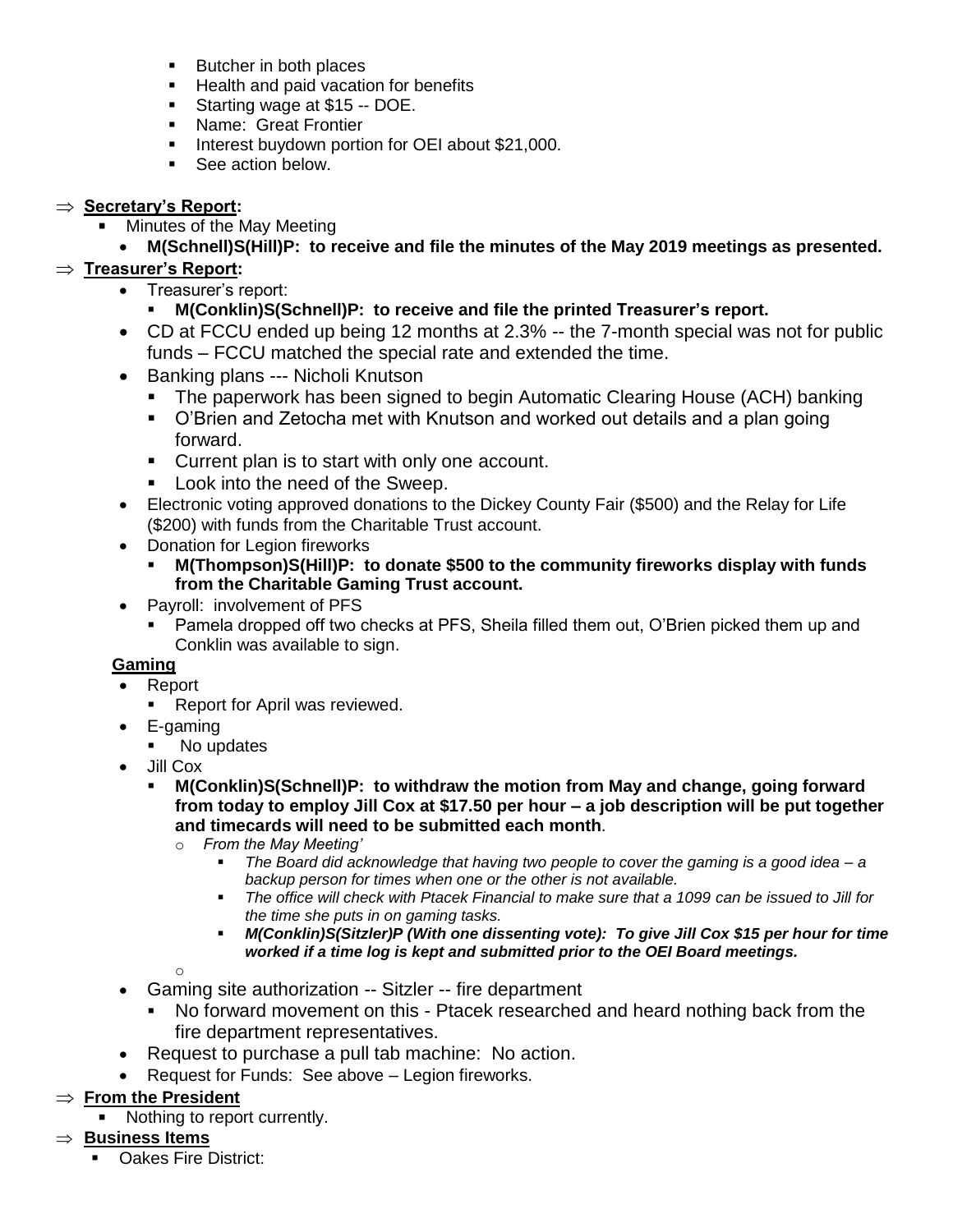- o Railroad Land Purchase
	- No response from the railroad so this is on hold.
- o Raffle permit: See above.
- **The Last Shot:** 
	- o No big payments currently but they are current with their payments.
- **Irrigation Test Site** 
	- o APUC grant application was not approved.
- $\circ$  Felt a building was not in the realm of their funding objectives.

#### **Community Development Report: Ptacek**

- Community Matched Sponsorship/Scholarship Program
	- o Operation Intern Dakota
- **ND Trade Organization** 
	- o Strategic Planning updates: Meeting took place on May 29, 2019.
		- A Steering Committee is needed:
			- The committee will have representatives of OEI, Chamber, Park Board, Education and City along with two from the Ag sector.
		- OEI Representative will be: Art Conklin.
- **Bakery** 
	- o There is interest from an Ashley business, but they want to revisit the facility and speak with Steve Dahlstrom, the building owner.
	- o They would hire a manager.
	- $\circ$  58<sup>th</sup> Street Grill is a food business they operate.
- **Oakes Bowling Lanes update** 
	- $\circ$  The Renaissance Zone application is in the process of being completed -- some details have been missing.
	- o Continue to move forward getting purchase details in order.
- **Butcher Block:** 
	- o See above.
		- **M(Schnell)S(Undem)P: To participate in the interest buydown for Great Frontier Meats (estimate \$22,000) for 15 years.**
		- **The lead lender is First Community Credit Union**
		- Financial details will be given once all the paperwork has been completed and submitted to the Bank of North Dakota.
- **BUMP Application from Sweets N Stories** 
	- o Re-do foam work on her building.
	- o **M(Conklin)S(Schnell)P: to approve the BUMP application grant for Sweets N Stories.**
- Other
	- o Need to publicize what OEI.
		- **Articles, photos, business feature**

### **Ongoing business**

- Child Care with the focus on infants
	- Kelsey Brummund is researching putting in a pre-school at the Center.
- Dentist: No activity
- Empty Main Street Businesses: No activity
- Hollingsworth
	- **Should another letter be sent?**
- **For the good of the order**
	- Irrigation Days, June 6, 7, 8, 9, 2019
	- Board meetings: July 2, 2019, August 6,2019, September 3, 2019
	- **Change for the July 2, 2019 to Tuesday, June 25, at 6:30am.**

### Brooklyn Hollingsworth

o Application for Economic Development position: Tabled due to time constraints

There being no further business the meeting adjourned at 1:30pm.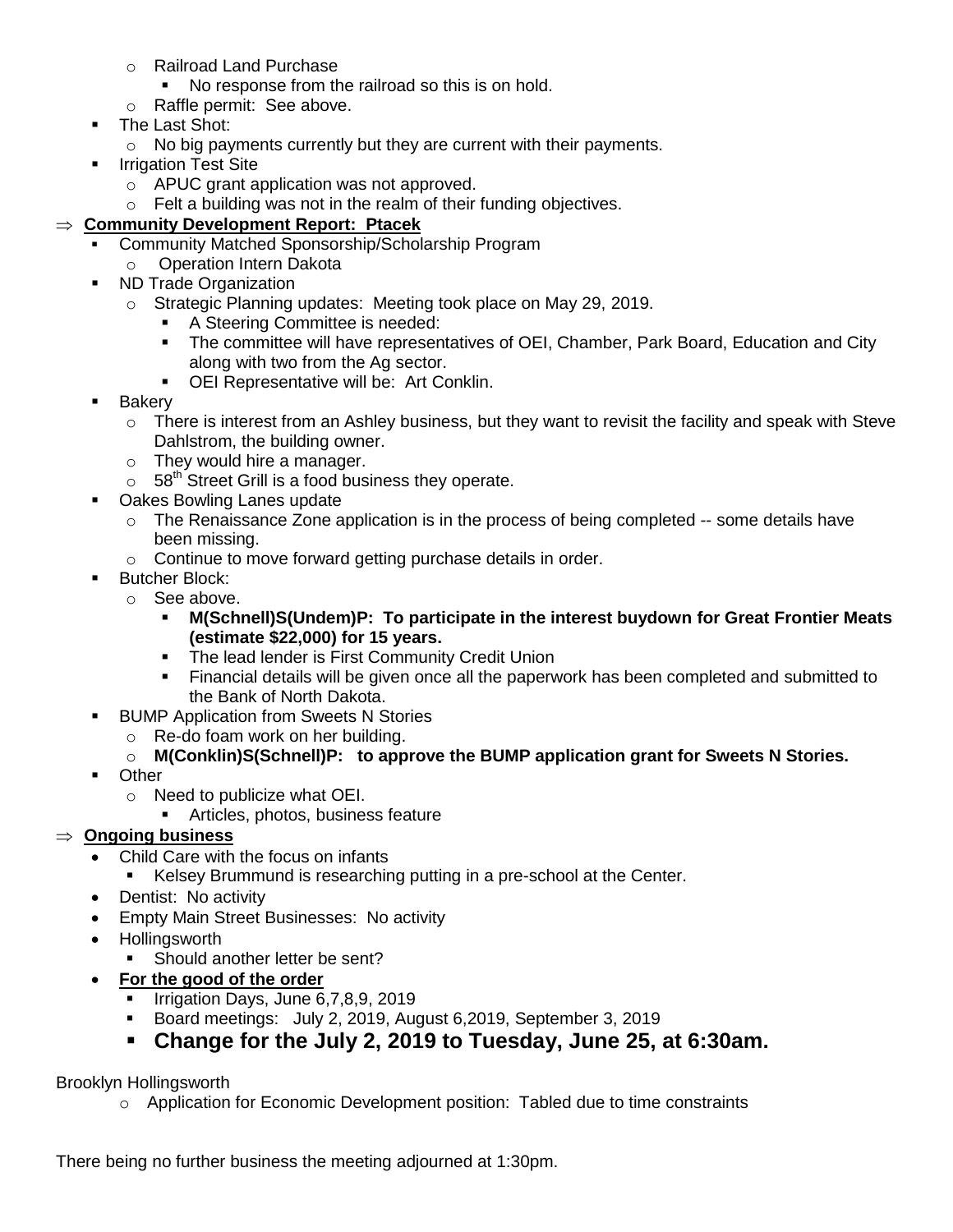Respectfully reported,

Audrey O'Brien, Secretary, Oakes Enhancement, Inc. PO Box 365 Oakes, ND 58474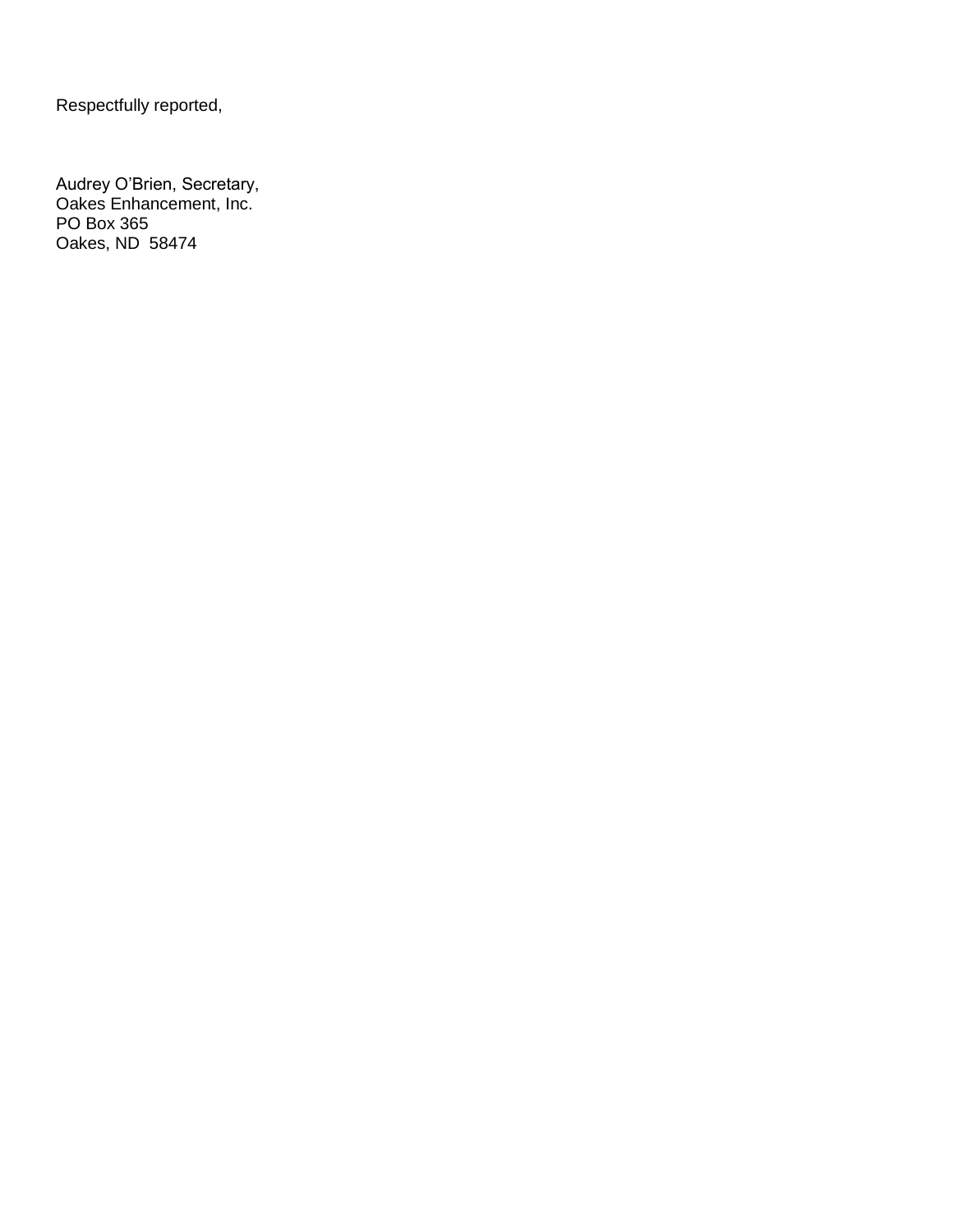

Oakes Enhancement. Inc. (OEI)

Oakes Enhancement. Inc. (OEI) Date June.25, 2019 (This is the July meeting – held early to accommodate the July4th celebration) Place: Oakes Community Center Meeting Suite A Time: 6:30am Present: Thompson, Schnell, Conklin, Undem, Zetocha, Ptacek, Forward, Zimmer Directors Absent: Hill, Sitzler, Stemen Guests: Shawn Grover (Boy Scouts of America), Dialysis center concerned citizens: Bernie and Marlene Vculek, Sonia Meehl and Barry Vculek, Dr. Rup

President John Zetocha called the June 25, 2019 meeting of the OEI Board of Directors to order at 6:30am. The meeting was held at the Oakes Community Center Meeting Suite with seven directors, two employees and six guests present. Zetocha asked if there were any additions to the agenda and began the meeting with the Dialysis Center updates.

#### $\Rightarrow$  Guests

- o Matt Marshall (Otter Tail Power)
	- **Community coordinator for Otter Tail Power**
	- **Unable to attend due to another meeting.**
- o Shawn Grover (Boy Scouts of America)
	- New to the area and wants to get more involved.
	- **Trying to revamp the programs.**
	- Trying to fund raise in Oakes -- Mayors breakfast concept to raise awareness of the Scouting programs.
	- Coming up with Eagle Scout projects is difficult. An option is to check with the Oakes Parks and Recreation as they may have ideas for park upgrades.
- o Kelsey Brummund
	- Not able to attend.
	- **Working with Small Business to purchase the True Value buildings and open a year around** pre-school.
	- She has an EIN number and researching the best business structure for her company.
- o Tiny Tornadoes
	- Unable to attend action taken later in the meeting.
- o Dialysis:
	- Schnell reported on the meeting with DaVita.
	- They are not going to sell the equipment to Oakes –
	- **Congressman Cramer has been contacted.**
	- Dr. Rup reported:
		- Congratulations to Dr. Rup and #4 grand child was born at 4:30 am today.
		- Sanford has expressed interest in keeping the facility.
		- Need to work the numbers and make it profitable.
		- Need a nephrologist as the medical director and that is in place with the current center. Sanford currently provides the nephrologist services.
		- Even though the equipment has been depreciated out to Zero and DaVita seems unwilling to donate the equipment.
		- Dr. Rup will know more today.
	- **JDA and Foundations are being looked at for possible support.**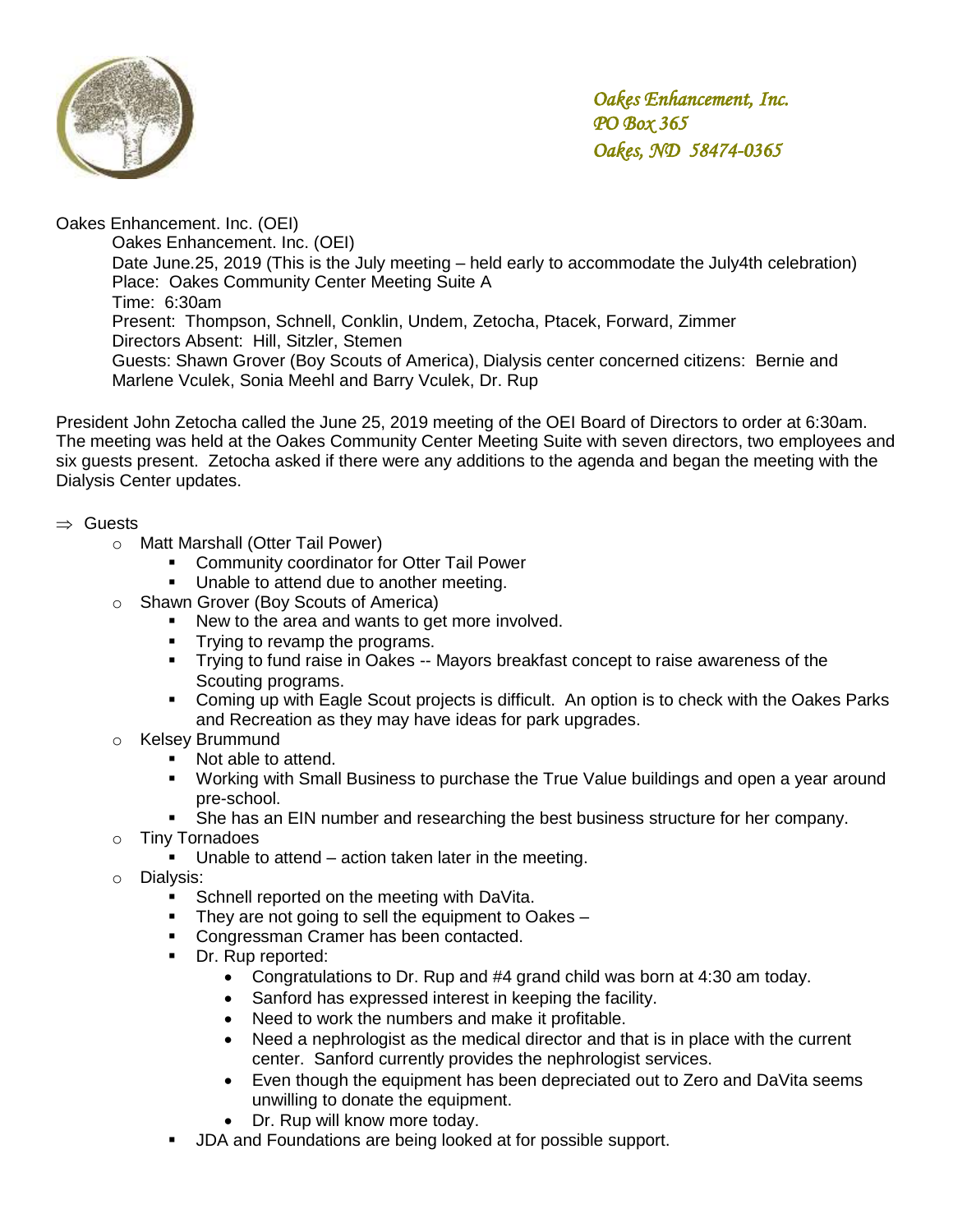- Medicare Medicaid reimbursement is the key factor in this discussion need private pay patients to make this solvent.
- **DaVita is willing to stay open if Sanford will step into the picture.**
- **DaVita is a competitor with Sanford.**
- Contact White Earth in Sissiton, SD as that is a model facility.
- Cramer will be meeting with DaVita, DC tomorrow (June  $26<sup>th</sup>$ ) -- information from Barry Vculek.
	- Looking at grants and funding but that would have a long turnaround time.

### ⇒ Secretary's Report:

- Minutes of the May Meeting
	- **M(Schnell)S(Conklin)P: to receive and file the minutes of the June.4, 2019 meeting as presented.**

### **Treasurer's Report:**

- Treasurer's report:
	- **M(Schnell)S(Forward)P: to receive and file the printed Treasurer's report.**
	- Pledged CD for The Shadow Lanes  $-$  closing on June 26<sup>th</sup>.
		- o Papers signed today for holding until tomorrow.

### **Gaming**

- Report
	- No report currently
- E-gaming: The Last Shot
	- **Rent: Legislative updates begin in August**
- Requests for funds: None currently

## $\Rightarrow$  **From the President**

- Candidate interviews for Community Development Director/ Oakes Area C of C Executive Director
	- There have been three applicants and two interviews, and another application could be coming.

## **Business Items**

- **Cakes Fire District:** 
	- o Railroad Land Purchase
		- Schnell reported forms are being sent to Paradis Law, but he has not heard anything.
	- o Raffle permit:
- Voightman
	- o No updates currently
- **D**ther

### **Community Development Report: Ptacek**

- Community Matched Sponsorship/Scholarship Program
- ND Trade Organization
	- o Strategic Planning updates:
		- **OEI Representative will be: Art Conklin on the steering committee.**
- **Funds coming to the city in 2021.** 
	- o Uses could be infrastructure.
- **Kelsey Brummund** 
	- o See above.
- **Bakery** 
	- o No updates
- **Shadow Lanes update** 
	- o See above.
- **Great Frontier Meats updates:**
- o All in place
- **Deam** Other
	- o Need to publicize what OEI.
		- **Articles, photos, business feature**
- **Ongoing business**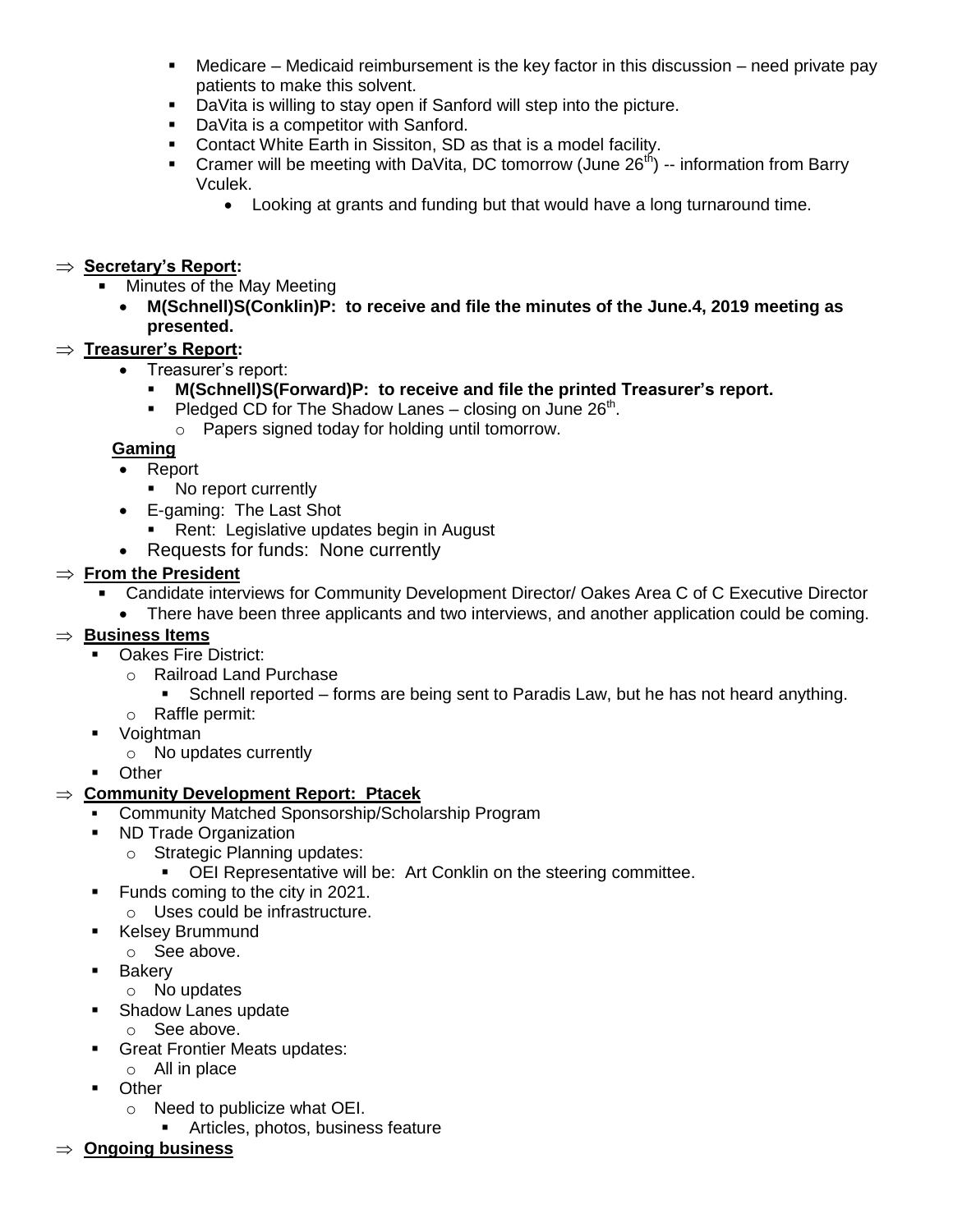- Tiny Tornadoes Updates
	- Not available currently
	- **Looking at increasing the wages by \$.50**
	- THOUGHT: If they are willing to release the pre-school to Kelsey they may be able to expand the infant side, but this would have to be researched – changes to the building would have to occur
	- **M(Conklin(S(Thompson)P: to give Tiny Tornadoes \$5000 for operating expenses.**
- Child Care with the focus on infants: reference above
- Dentist: No activity
- Empty Main Street Businesses: No activity
- Hollingsworth
	- Should another letter be sent?
		- Send another certified letter.

#### **For the good of the order**

August 6,2019(Zetocha is unavailable), September 3, 2019

There being no further business the meeting adjourned at 7:45am.

Respectfully reported,

Audrey O'Brien, Secretary, Oakes Enhancement, Inc. PO Box 365 Oakes, ND 58474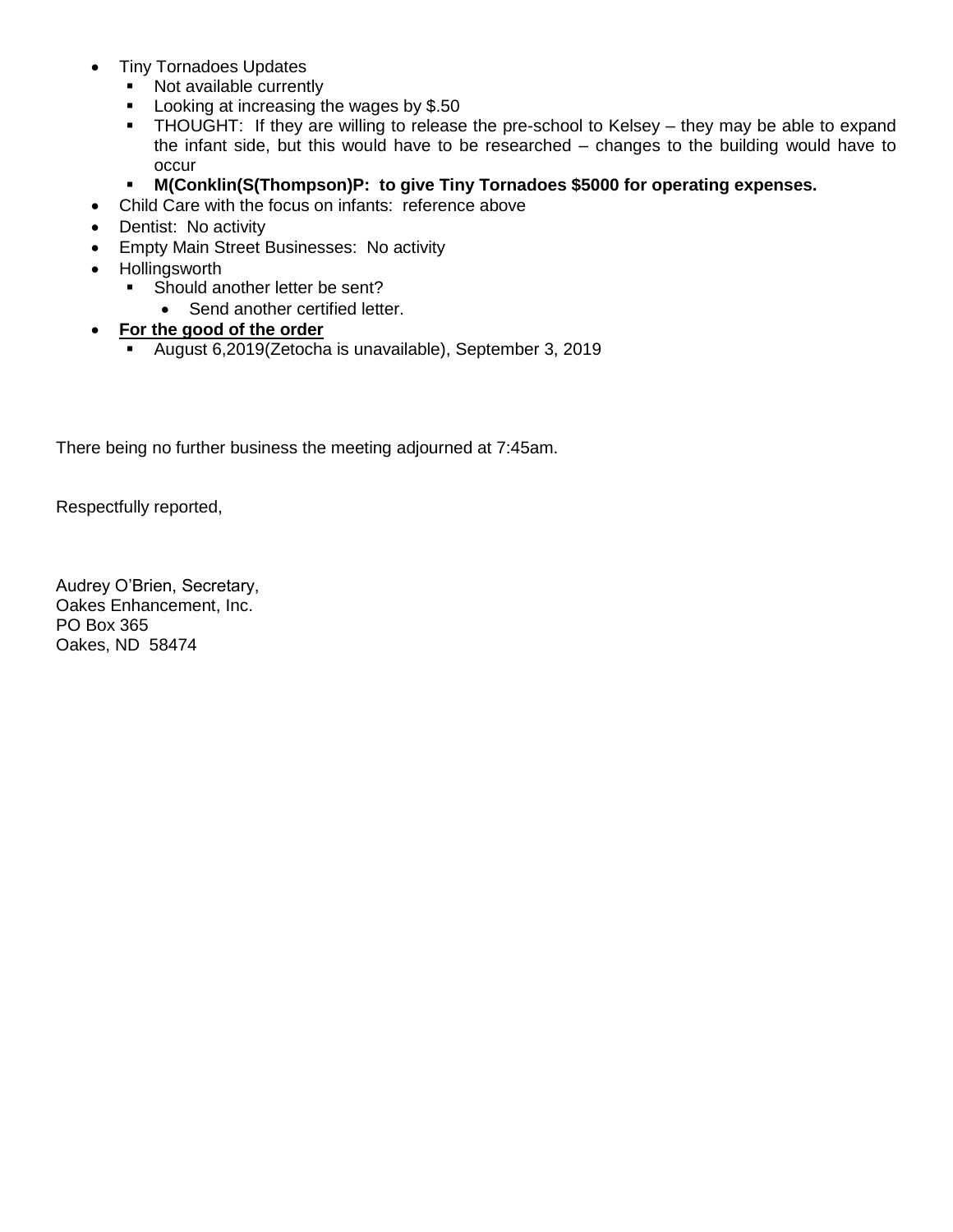

Oakes Enhancement. Inc. (OEI)

Date: August 6, 2019 Place: Oakes Community Center Meeting Suite Time: 11:30am Directors Present: Schnell, Hill, Conklin, Forward, Undem, Haugen, Thompson Directors Absent: Sitzler, Zetocha, Stemen, Zimmer Guests: Jerry Praska, Troy Schaumacker

Vice President, Gary Schnell called the August 6, 2019 meeting of the OEI Board of Directors to order at 11:35am. The meeting was held in the Oakes Community Center meeting suite with six directors, Community Development Director, one employee and two guests present.

#### $\Rightarrow$  Guests

- o Jerry Praska: Propane tanks behind his building
	- **Would like to go back to a 500-gallon tank.**
	- **Paperwork in the process to turn land over to OEI with the purchase of the land by the** railroad.
	- **Jerry would like to close the alley.**
	- By law, a 500-gallon tank needs to be 10 feet away from the building this would put the tank on the property.
	- **•** Jerry was just alerting OEI to this situation when the paperwork for the land transfer takes place.
- o Troy Schaumacher
	- Rent on the e-tab machines.
	- In September he would like to charge rent of \$100 per machine per month for the e-tab and the pull tab devices– this is the first month when rent can be charged on the e-tab machines. the pull tab devices- this is the first m<br>Rent would then be \$600 per month.
	-
	- The Secretary will check into the rental agreements to see if we are in arears of paying rent at \$400 instead of \$300.
	- See action taken below.

## ⇒ Secretary's Report:

 **M(Conklin)S(Undem)P: to receive and file the minutes of the June 25, 2019 meeting as presented.**

### **Treasurer's Report:**

- Review of the financials
	- **M(Undem)S(Hill)P: to receive and file the treasurer's report as explained.**
- BUMP:
	- Domine Sales

Will act upon this application after receiving the final billing breakouts for the project – itemized statement.

- 502 Flair
	- **M(Undem)S(Hill)P: to release the funds for 502 Flair.**

### **Gaming**

- Report
	- The June report was reviewed.
- E-gaming: The Last Shot: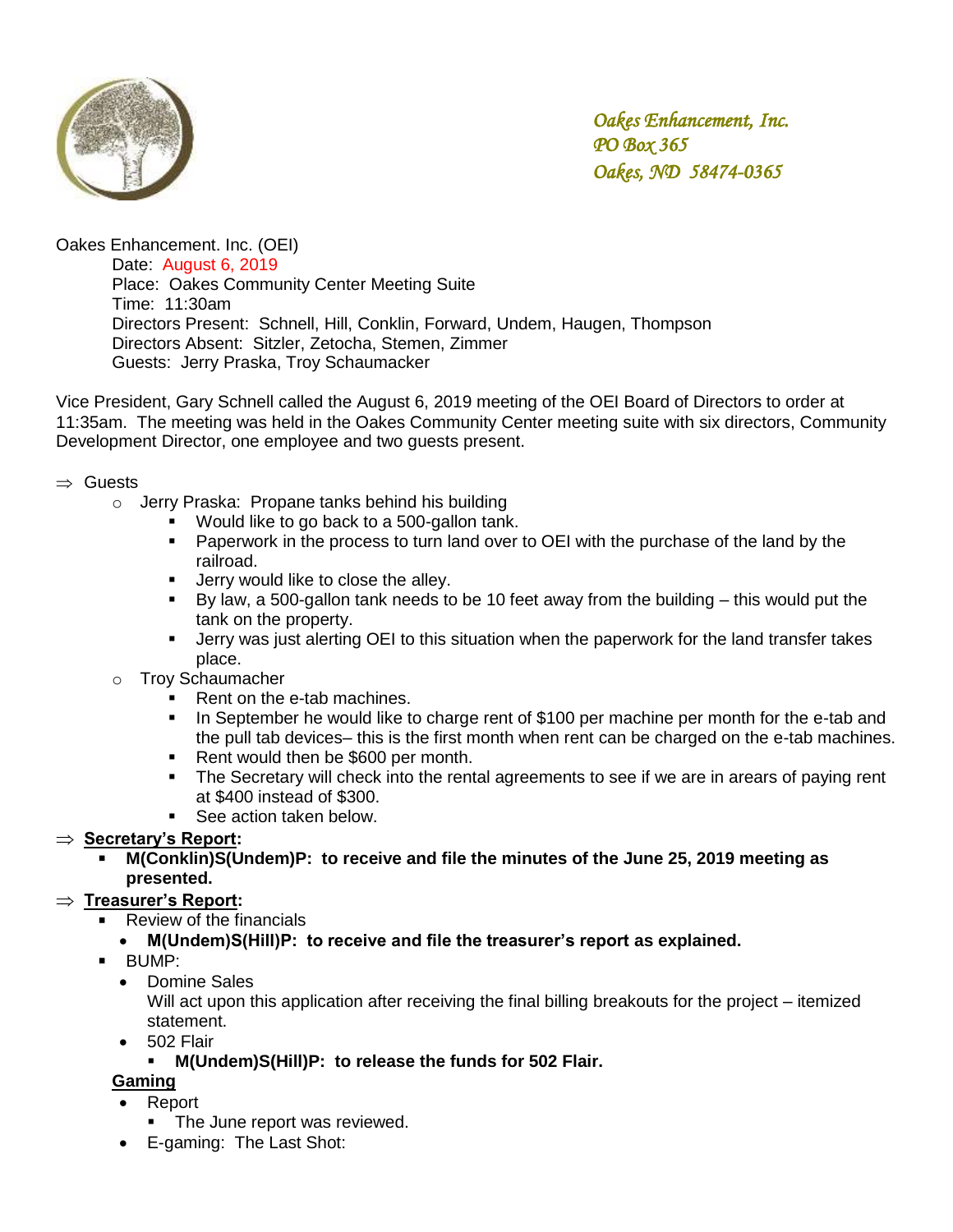- **M(Forward)S(Undem)P: to pay the rent of \$600 per month starting September 1st and check into how much back rent is currently owed. (please note above requests)**
- Request for Funds: None at printing of the agenda

# **From the President: VP Schnell**

- Introduction of New Community Development Director
	- Brittany Haugen was introduced to the group. Many are already familiar with her due to her former employment at BankNorth… WELCOME BRITTANY
- Dialysis updates (Schnell and Zetocha)
	- Schnell has not received a listing of equipment.
	- DaVita may take out the computer system as Sanford has their own. This would reduce the price of the equipment.
	- Transfer change of ownership forms need to be completed as soon as OEI purchases the equipment and transfers ownership over to Sanford.
	- Sanford has already hired staff to come to this facility.
	- Communication with the patients' needs to take place to ensure the patients stay at this facility.
	- Marie Peterson, (current manager at DaVita in Oakes) is one staff member that will stay with the transfer.
	- JDA has budgeted money for this project.
- Certificated Letter sent to Hollingsworth's signed card was returned as delivered: Hollingsworth reply letter was shared with the group.
	- Action: **M(Conklin)S(Undem)P: to offer Hollingsworth's a grant of 50% on the remaining portion of the loan.**
- Then following communication with this proposal to the Hollingsworth's, OEI would determine what action is necessary if the proposal is not accepted.
- Tiny Tornadoes: They have hired Sarah Neer. Sarah could potentially bring her day care children to the center along with her experience and strong reputation in the community.

## **Business Items**

- Oakes Fire District: Railroad Land Purchase
	- $\circ$  Papers have been signed by Zetocha and sent to Dickey County Abstract and Title
	- o Railroad has signed the papers and returned them.
	- o When all goes through, money will need to be wired.
- Shawn Grover and the Boy Scouts: Updates
- $\circ$  Breakfast on August 15<sup>th</sup> with the Boy Scouts.
- **Matt Marshall of OtterTail Power: Updates** 
	- $\circ$  They are wondering what projects OtterTail can assist with. Dialysis? What kind of financial assistance do they bring to the table for future projects?
- **v**oightman
	- o No report currently
- **Neeting dates** 
	- o To have more accurate financial records available to the group:
		- M(Conklin)S(Thompson) failed: to move the Board meeting date to the second Tuesday of the month – and investigate the wording of the Bylaws as to this change.
		- **M(Conklin)S(Forward)P; To change the meeting date to the second Thursday of the month and investigate if any changes to the bylaws will be required.** And dependent upon President Zetocha being available on this chosen day.

## **Community Development Report: Haugen**

- Haugen briefed the group on events she would like to / plans to attend.
	- o Main Street Summit
	- o New Professionals Day
- **Manufacturing tour** 
	- o Brittany attended some of the tours when she was allowed.
	- o Working with Jodi Burns and the program below.
- **-** Community Matched Sponsorship/Scholarship Program
- ND Trade Organization
	- o Strategic Planning updates
		- **Committee: OEI Representative is Art Conklin**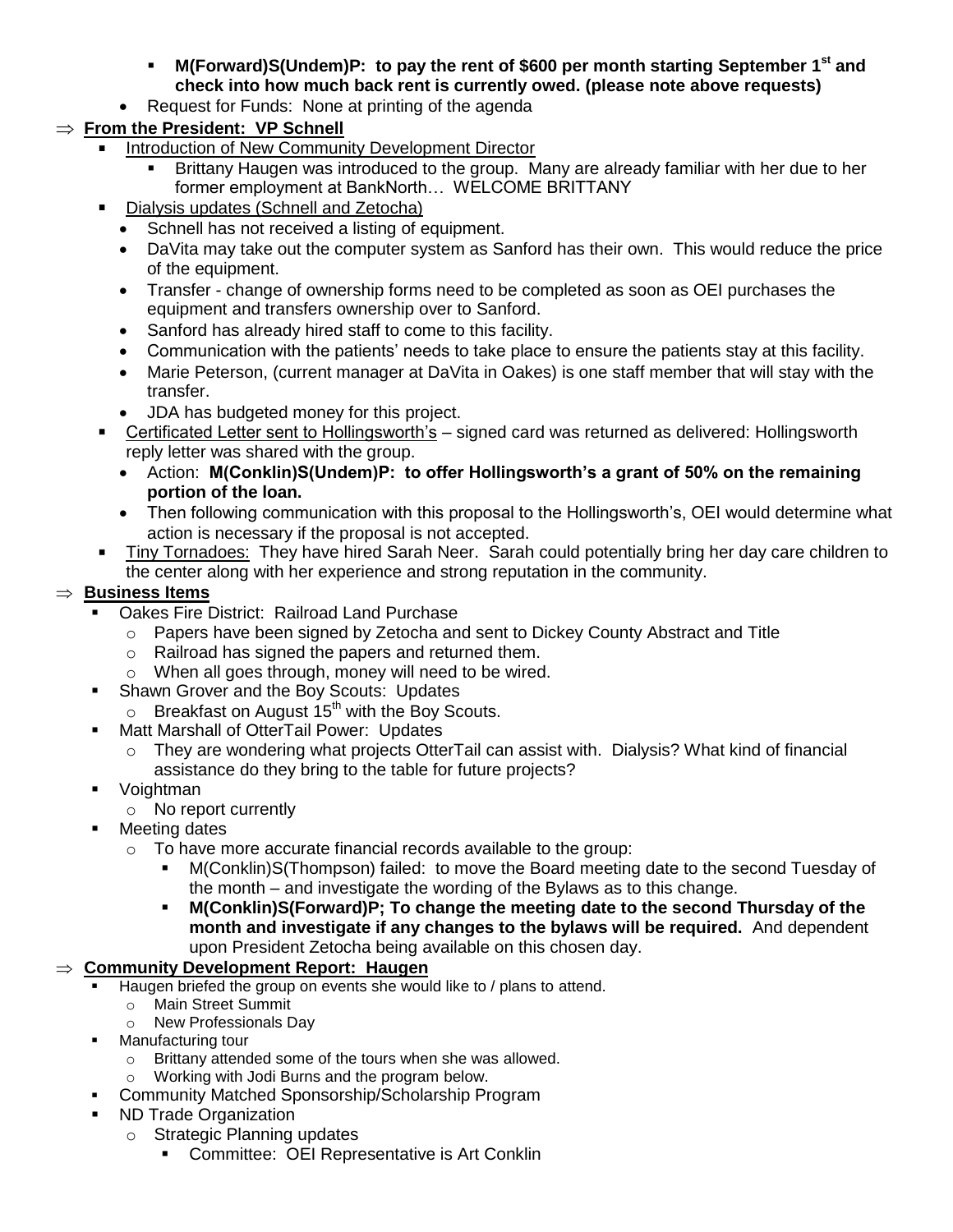- Simon in no longer with the NDTO
- **Haugen is currently working with other people in the organization.**
- Kelsey Brummund Pre-School
	- o Working with FCCU for financing
	- o Allowed to rent until financing is in place.
	- $\circ$  Renaissance Zone is being applied for, but the process takes a long time, and the paperwork must be done before any work is done.
	- o Kelsey should visit with Zasha.
- **Bakery** 
	- o Haugen has Spoken with an individual, but it is not feasible at this time.
	- o There is another lead -
- **Great Frontier Meats updates:**
- o Paperwork has just been received on the interest buydown.
- **•** Other

#### **Ongoing business**

- Tiny Tornadoes: see above in the president's/ vice president's report.
- Irrigation Test Site: Currently no updates
- Child Care with the focus on infants
- Dentist: No report currently
- **Empty Main Street Businesses**
- Hollingsworth: see above.
- **For the good of the order**
	- Board meetings: September 3, 2019; October 1, 2019; November 5, 2019; December 5, 2019 these meeting dates will be changed.
	- New dates: September 12, 2019, October 10, 2019 (O'Brien will not be available that day due to an appointment out of town that has been scheduled for a very long time—I can see if they can be changed but not sure with scheduling), November 14, 2019 and December 12, 2019

There being no further business the meeting adjourned 12:30 pm.

Respectfully reported,

Audrey O'Brien, Secretary, Oakes Enhancement, Inc. PO Box 365 Oakes, ND 58474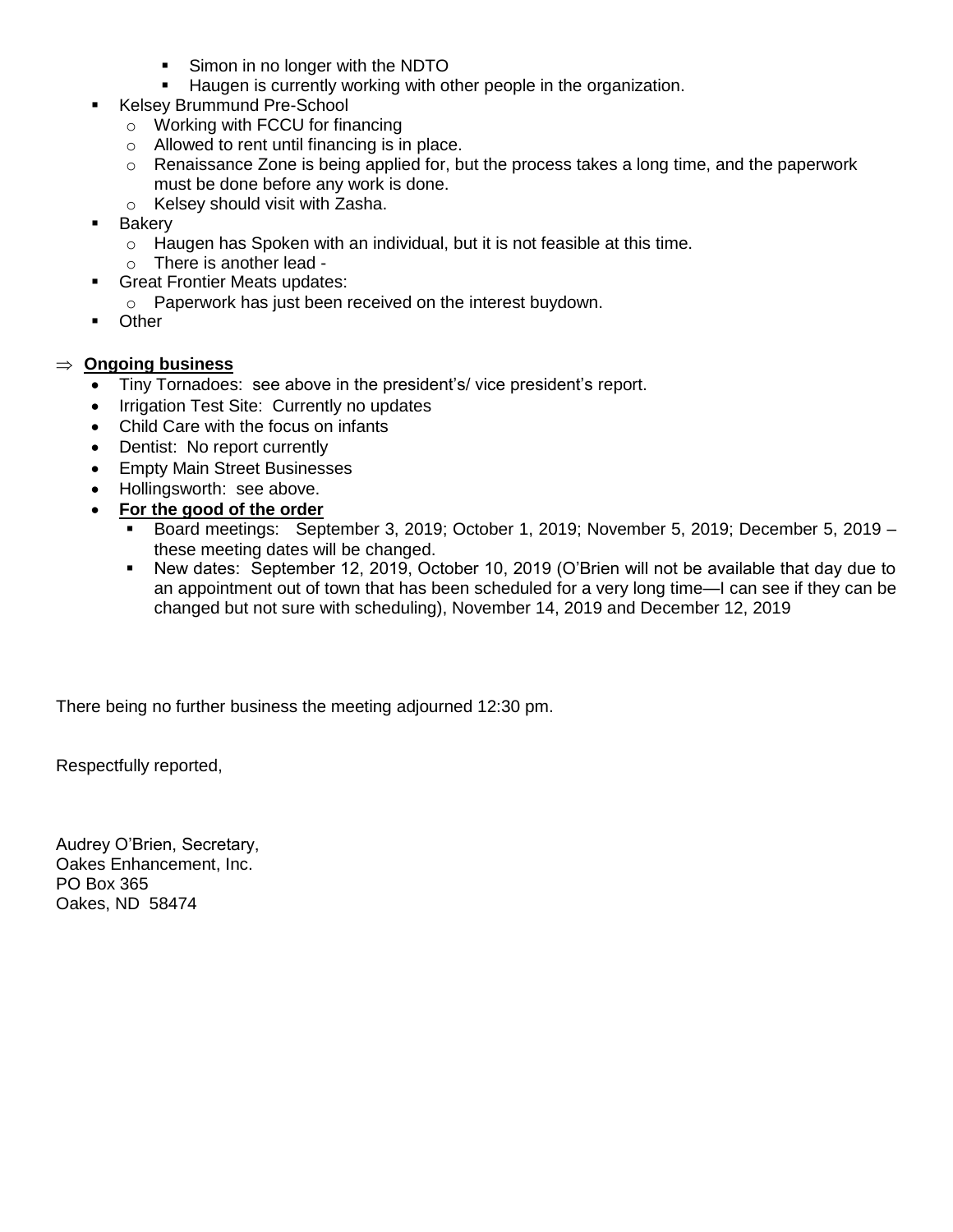

Oakes Enhancement. Inc. (OEI)

Date: August 28, 2019 – September meeting held in August due to dialysis timing Place: Oakes Community Center Meeting Suite Time: 7am Directors and Employees Present: Thompson, Schnell, Hill, Conklin, Forward, Zetocha, Sitzler, Haugen Directors and Employees absent Zimmer, Undem Guests: Dale Jensen

President John Zetocha called the August 30, 2019 meeting of the OEI Board of Directors to order at 7am. The meeting was held at the Oakes Community Center Meeting Suite with 7 directors, 1 employee and one guests present. Dale Jensen was called upon to present.

### $\Rightarrow$  Guests

- o Dale Jensen
	- $\bullet$  5<sup>th</sup> year of teaching a class through Jamestown College.
	- **M(Hill)S(Conklin)P: to donate \$1500 to the Oakes Public School to be used for scholarships to assist students with tuition for this class or any online class. Funding will come from the Charitable Trust Account**
	- **Tuition is \$750 per student per semester.**
	- There are 6 students currently wanting to attend the class.

### ⇒ Secretary's Report:

**M(Schnell)S(Hill)P: to receive and file the minutes of the August 6, 2019 meeting as printed.** 

### **Treasurer's Report:**

- Review of the financials M**(Schnell)S(Sitzler)P: to receive and file the financial pages as presented.**
- BUMP:
	- Domine Sales
		- Brittany explained the billings submitted. The billings were not broken out.
		- **M(Conklin)S(Schnell)P: to release the funds for the Domine BUMP Application which qualifies for the max grant of \$5000.**

### **Gaming**

- E-gaming: The Last Shot
	- Electronic voting passed to pay rent for August at the rental agreement rate plus \$300 for the e-gaming machines.
- Request for Funds:
	- **Figure 3 Friends of Fine Arts and Academics** 
		- o **M(Sitzler)(S(Conklin)P: to donate \$100 to the Friends of Fine Arts and Academics with funds from the Charitable Trust Account**
	- Tornado Watch
		- o **M(Hill)S(Conklin)P: to donate \$2,500 to the Oakes Tornado Watch Program with funds from the Charitable Trust Account**

## $\Rightarrow$  From the President

- Dialysis updates (Schnell and Zetocha)
- Payment for the equipment is set up to be wired on Friday, August  $30<sup>th</sup>$  if all paperwork is correct.
- The hiccups have come from actions between DaVita and Sanford and the CME numbers
- Schnell has requested the transfer of the equipment be set up by Sanford with the requests that OEI be indemnified, and the facility stay open for at least 2 years.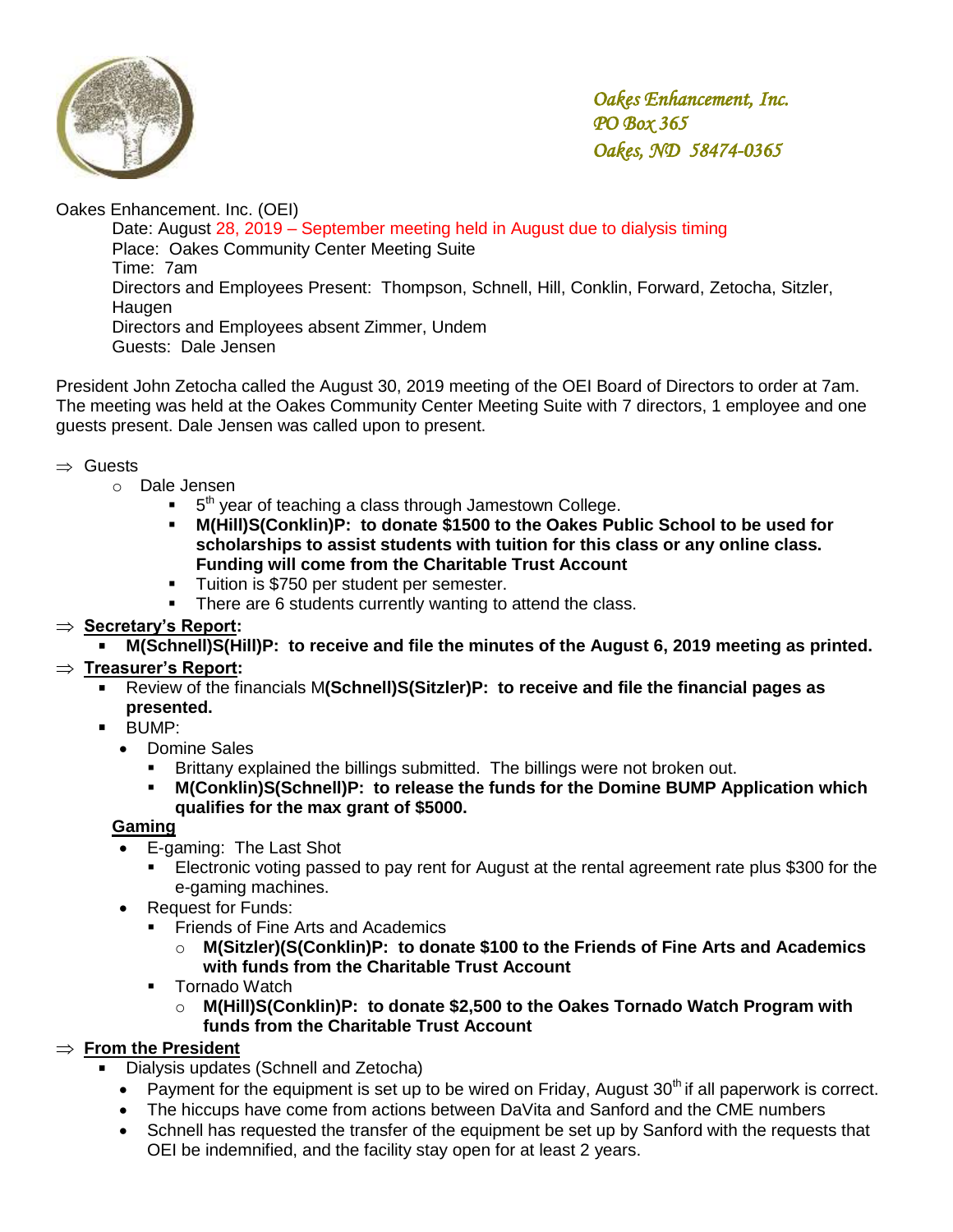- OEI has brought in Paradis Law to review all documents and give advice and counsel.
- Railroad land purchase
	- See below.
- Hollingsworth Prairie Printing
	- A letter was sent to the Hollingsworth (regular mail) with the motion from the August meeting. Action there was to grant ½ of the remaining loan balance.

## **Business Items**

- Oakes Fire District: Railroad Land Purchase
	- o **M(Conklin)S(Sitzler)P: To wire the funds as per the instructions to Dickey County Abstract and in return OEI should receive the abstract and warranty deed.**
	- $\circ$  Discussion ensued concerning Praska Hardware and the propane tank placement –also abandoning the alley.
- Lease agreement with Vculek's
	- o Lease is up for renewal on December 1, 2019.
	- o **M(Conklin)S(Sitzler)P: to renew the lease with Vculeck's for two years with the stipulation if the land is being sought for development the lease would be terminated following the current growing season. Paradis Law Office will draft the lease.**
- **Dale Jensen** 
	- o See above voting on this request.
- Shawn Grover and the Boy Scouts:
	- o No current updates
- **Natt Marshall of OtterTail Power:** 
	- o No current communications
- **v** Voightman
	- o No current updates
- **Depart** of Other

## **Community Development Report: Haugen**

- Funding Request for Conference attendance EDND
	- o Does not have information as of this date. Action will be taken later.
- **REIT correspondence regarding Shopko Building** 
	- $\circ$  They have reached out to Brittany as to what can be done with the building.
- **-** Community Matched Sponsorship/Scholarship Program
	- o Dana Rosendahl is interested in this program for General Irrigation.
	- o Also, the internship program through NDSU
- **ND Trade Organization** 
	- o Strategic Planning updates
		- Committee: OEI Representative is Art Conklin
		- We await responses from NDTO and working with Main Street Initiative
- **Kelsey Brummund Pre-School** 
	- o Switched lender due to the fact she does not have a credit history -- now with BankNorth.
	- $\circ$  Brittany will be meeting with Kelsey today and finding alternative loan programs for childcare facilities.
- **Bakery** 
	- o Undem will meet with Steve Dahlstrom concerning some leads she has.
- **Great Frontier Meats** 
	- $\circ$  Open House on Thursday, August 29<sup>th</sup>.
- **Other**

## **Ongoing business**

- Tiny Tornadoes: updates
	- Sarah Neer is the new manager and starts on September  $9<sup>th</sup>$ .
	- Sarah is the director and Ellen will stay on as a pre-school teacher.
	- Staffing seems to be in a good place, presently.
- Irrigation Test Site
	- Field day has taken place and Zetocha was able to attend part of the day.
	- Still trying to get funding for construction of a building.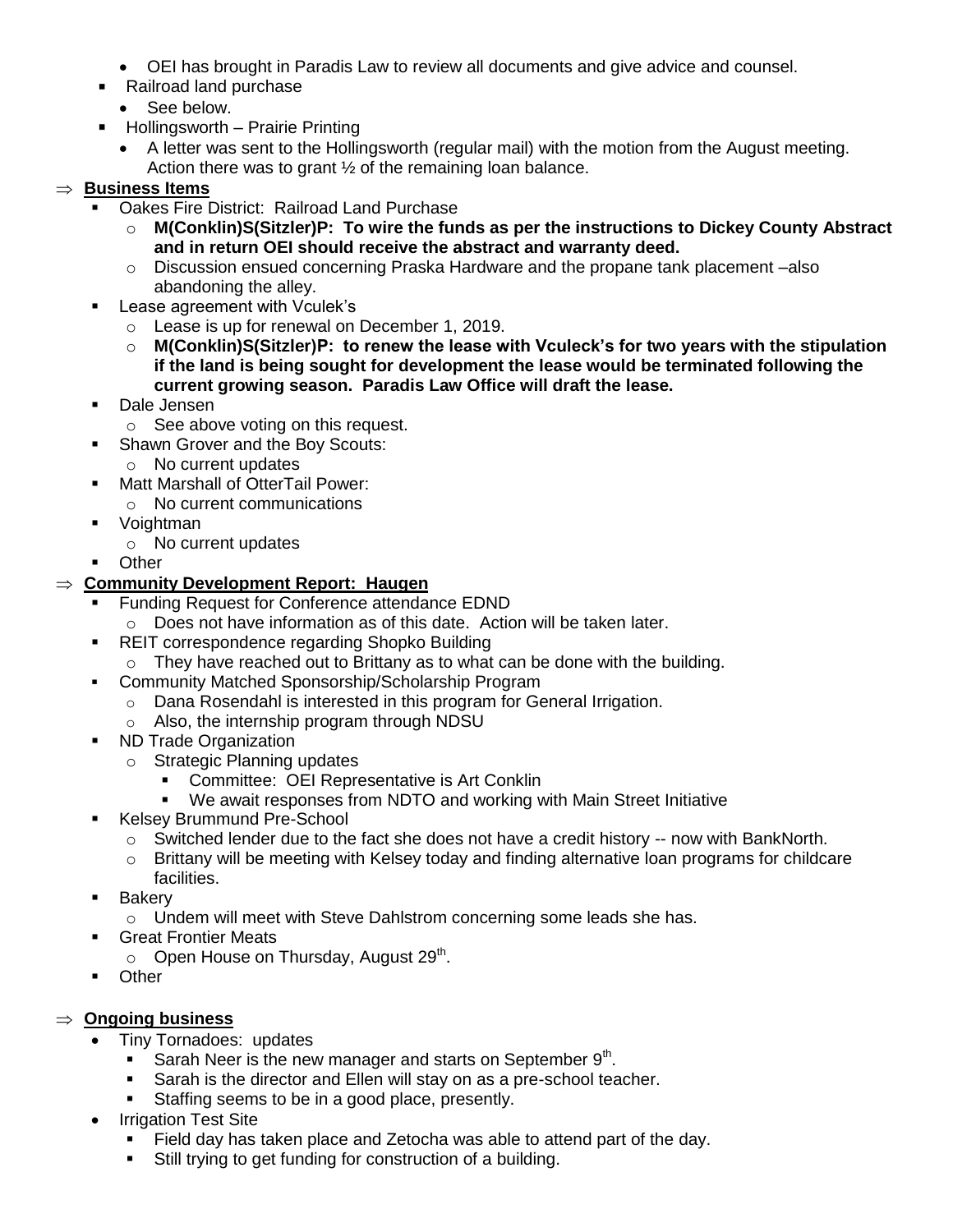- **Moving forward with NDSU taking charge.**
- Dentist
	- No current updates
- Empty Main Street Businesses
	- **Many of the BUMP updates to businesses are proving to make the town more attractive.**
- **For the good of the order**
	- Board meetings: Next meeting is changed to Wednesday, October 9, 2019
- $\Rightarrow$  There being no further business the meeting adjourned at 8:00am

Respectfully reported,

Audrey O'Brien, Secretary, Oakes Enhancement, Inc. PO Box 365 Oakes, ND 58474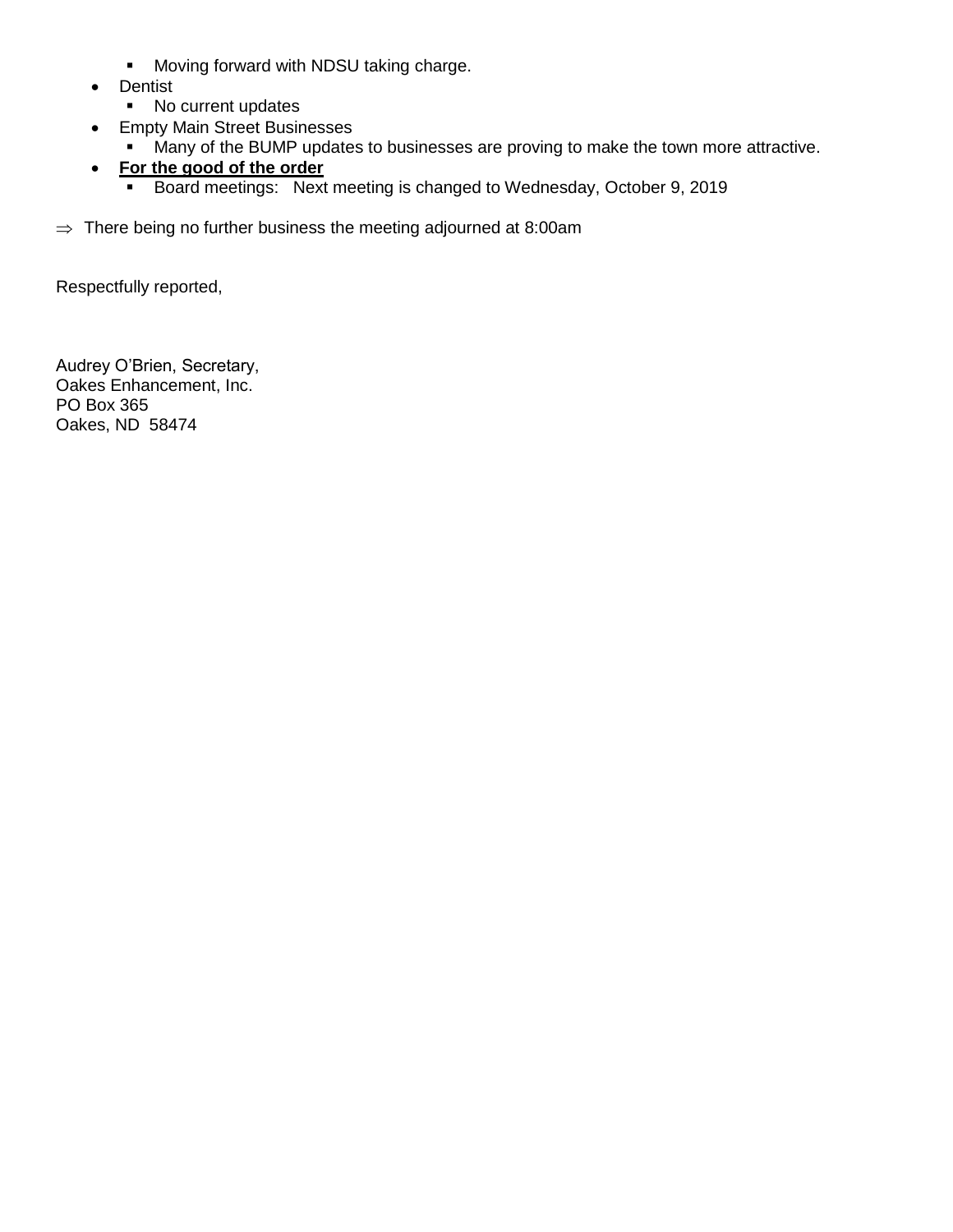

Special Electronic Voting September 18 & 19, 2019

The Oakes Enhancement, Inc. Board of Directors met electronically to review, discuss, and act on the Renaissance Zone Application of Darrell Brummund.

Board members voting: Sitzler, Forward, Thompson, Schnell, Hill, Conklin, Zetocha, and Undem.

**Motion (Conklin), Second (Undem) Passed Unanimously: To approve the 2019 Renaissance Zone Application submitted by Darrell Brummund to update and prepare the former True Value Building located at 516 Main Avenue in downtown Oakes, ND, preparing the structure to house a new business.** 

With this being the only item of business at this time, the electronic voting meeting closed.

Respectfully reported,

Audrey O'Brien, Secretary Oakes Enhancement, Inc. PO Box 365 Oakes, ND 58474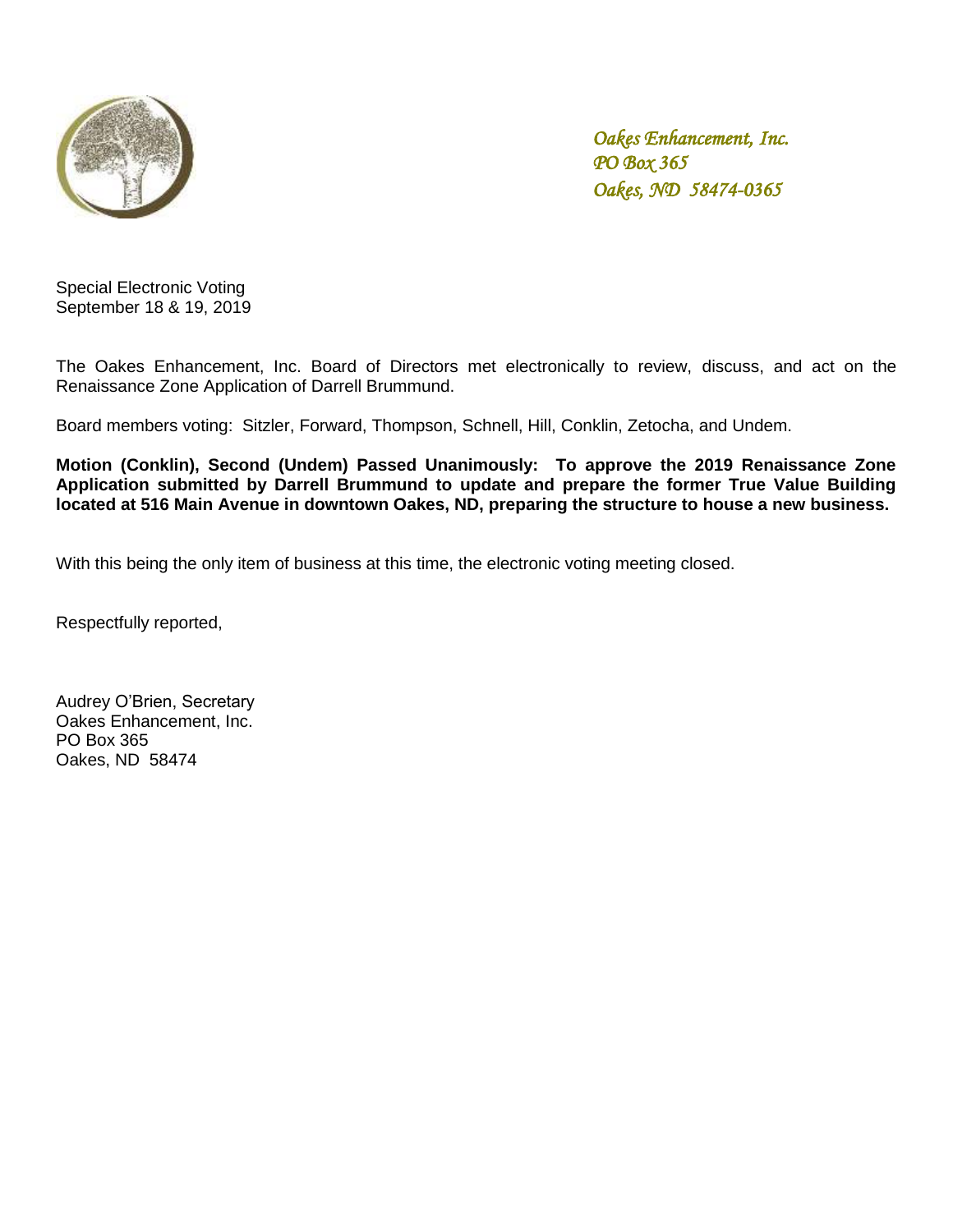

Oakes Enhancement. Inc. (OEI)

Date: October 9, 2019 Place: Oakes Community Center Meeting Suite Time: 7am Directors and Employees Present: Thompson, Schnell, Hill, Conklin, Forward, Zetocha, Jorgenson, Stemen Directors and Employees absent Zimmer, Undem, Sitzler Guests: Nicole Cline

President John Zetocha called the October 9, 2019 meeting of the OEI Board of Directors to order at 7am. The meeting was held at the Oakes Community Center Meeting Suite with six directors, one employee and one guest present. Zetocha called for any additions to the agenda. There were none.

### $\Rightarrow$  Guests

- o Nicole Cline:
	- **The Sumpter building is owned by Nicole Cline.**
	- She is expanding the facility to include professionals.
	- She is applying for a BUMP Application for work to facilitate and enhance the spaces for professionals wanting to locate in the building.
	- Is there any assistance for inside work on her facility? The board said there was.
	- She has done some work already to the outside with supplies from Mertz Lumber.
	- **See below for action taken.**

### ⇒ **Secretary's Report:**

 **M(Schnell)S(Conklin)P: to receive and file the minutes of the August 28, 2019 (September meeting) meeting as printed.** 

### **Treasurer's Report:**

- Review of the financials **M(Hill)S(Schnell)P: to receive and file the financial pages as printed.**
- CD Maturing at Starion
	- **M(Conklin)S(Thompson)P (Zetocha abstaining): to reinvest at Starion Bank for 23 months at 1.65% interest.**
- Electronic voting passed to issue the check to Jill Cox for 22 hours in September.
- Chamber Membership
	- **M(Thompson)S(Schnell)P: to continue as an Associate Member of the Oakes Area Chamber of Commerce. \$35**
- BUMP:
	- Nicole Cline
		- See above for the discussion.
		- **M(Thompson)S(Schnell)P: To approve funding for the exterior work completed. 35% of the \$1900. (\$665)**
		- Cline was asked to get estimates for the work to be done inside the facility and come back for Phase #2 of her project.
	- Sweets 'N Stories extension
		- **Due to circumstances with the masonry contractor, she is needing an extension.**
		- Next available contractor will not be able to work on it until the spring of 2020.
		- **M(Schnell)S(Thompson)P: to award the requested expansion due to the circumstances.**
	- Shadow Lane
		- **Phase #1 release of funds invoice enclosed.**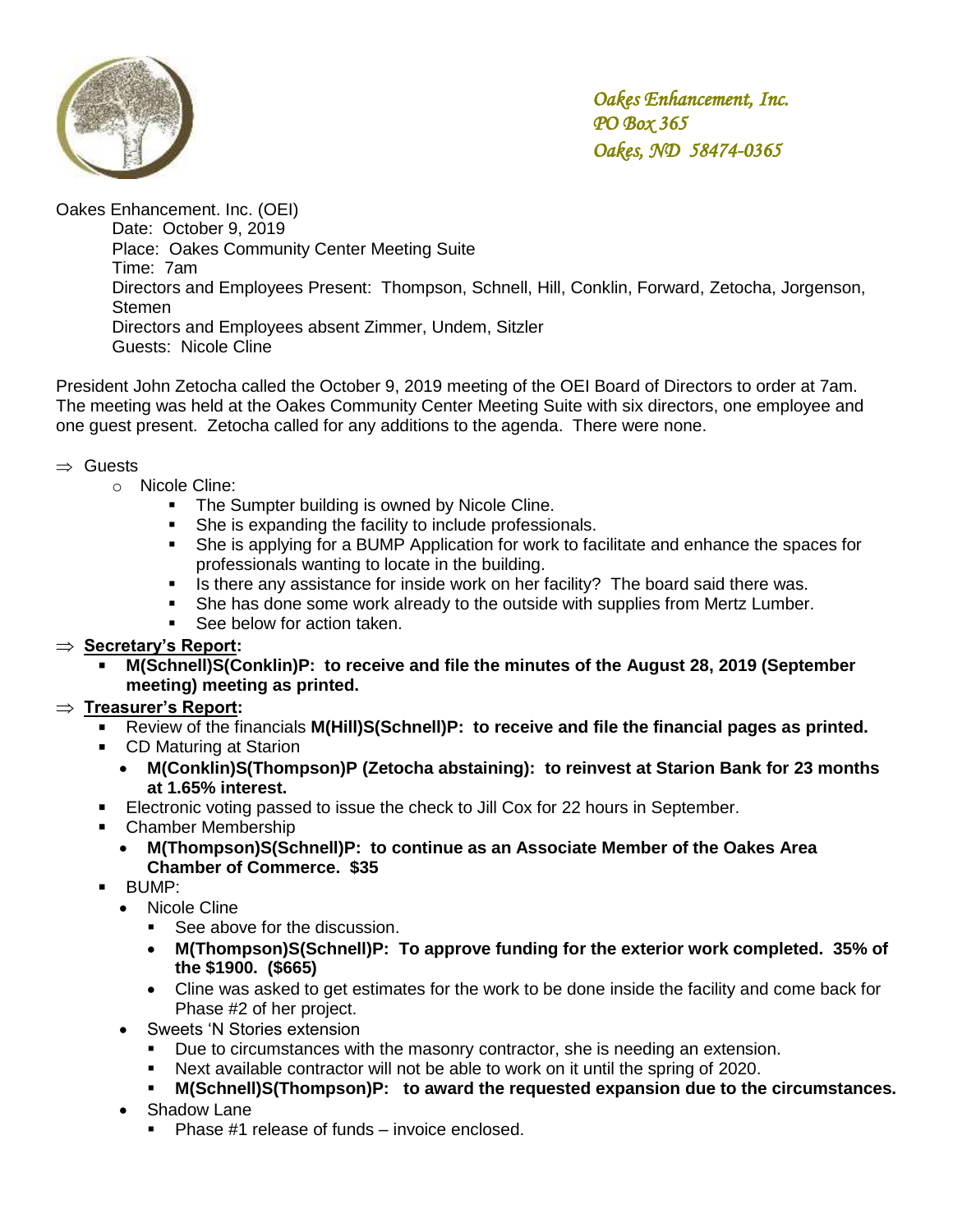- o **M(Hill)S(Schnell)P: to release the funds for Phase #1 of Shadow Lanes BUMP application. \$5000**
- **Phase #2 work has started no invoices yet.**

## **Gaming**

- Report
	- **The reports for August and September were reviewed for filing.**
- Request for Funds:
	- **•** Oakes Area Foundation
		- o Zetocha reported on the current fund drive.
		- o **M(Conklin)S(Hill)P: to donate \$10,000 to the Oakes Area Foundation with funds from the Charitable Trust Account**.
	- **Jozy Kadoun** 
		- $\circ$  This high school student asked how to apply for funds to assist with community projects the students are involved in.

### $\Rightarrow$  **From the President**

- Dialysis updates (Schnell and Zetocha)
	- OEI did not purchase the equipment.
	- Sanford decided not to take over dialysis in Oakes.
	- Sanford is working towards more home dialysis.
- Railroad land purchase
	- Overpayment refund released.
	- Current glitches
		- There is a lease on the property.
- Hollingsworth Prairie Printing
	- Send another letter and include a timeline.
	- **M(Conklin)S(Hill)P: to issue a new letter with a 30-day time frame to respond. Following the 30-day period small claims court papers will be filed.**

### **Business Items**

- Dual credit scholarship program
	- o 4 applications were received, and the school requested the Board review and make the recommendations as to funding and the dollar amounts.
	- o **M(Conklin)S(Thompson)P: To have the school decide not OEI as the school knows the situations and the cost of the courses. If the school is unable to do this, the funding will be withdrawn.** The secretary will contact April Haring, the business manager at Oakes Public School.
- Renaissance Zone approved for Darrell Brummund passed electronically and minutes of that transaction were sent to the city.
- **Lease agreement with Vculek's** 
	- o Has been prepared by Paradis Law and will be signed by both parties.
- **Shawn Grover and the Boy Scouts: remove from agenda.**
- **Matt Marshall of OtterTail Power: Remove from agenda**
- **Voightman** remove from agenda.
- **•** Other: none currently

## **Community Development Report: Jorgenson**

- ND Department of Commerce Manufacturing Tours
	- o Jorgenson has been on tours around the community.
		- **Four Star Ag: has been toured.**
		- **Harris Machine: Needs workers**
- **Conference attendance** 
	- **Will be getting an invoice.**
- **General Irrigation APUC Funding** 
	- o Rosendahl has filled out the paperwork for APUC.
	- o Phase one is to get the DynoFlo pumps out into other states marketing and merchandising.
- **DaVita Building** 
	- o Dr. Rup has reached out to Brittany to market the building.
	- $\circ$  There is interest from Lisbon Smiles but needs another dentist.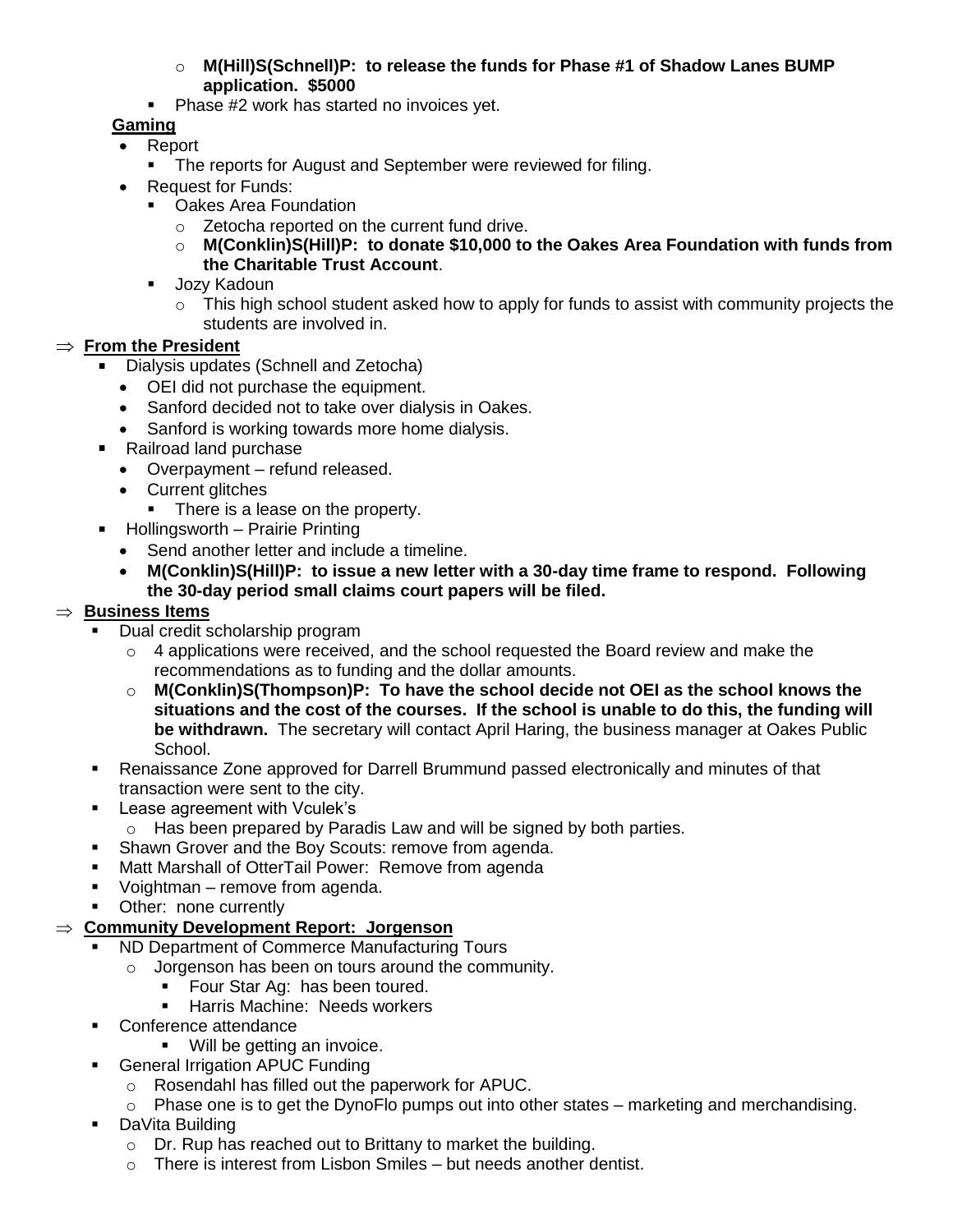- **REIT regarding Shopko Building** 
	- o No serious leads currently
	- o Jorgenson is reaching out to various businesses.
- **-** Community Matched Sponsorship/Scholarship Program
	- o Harris Machine is looking into this program to attract skilled workers.
- ND Trade Organization
	- o Strategic Planning updates: remove from the agenda.
		- SCDRC also does strategic planning and grants may be available through Main Street Initiative
		- **•** Committee: OEI Representative is Art Conklin
		- After a brief discussion it was decided a strategic plan is not necessary the revised Strategic Plan from 2009 is still relevant. This item should be removed from the agenda.
- Kelsey Brummund Pre-School -- updates
	- o Will be visiting with Jorgenson about how to proceed with BUMP.
- **Bakery** 
	- o No updates currently
- Other: none currently

#### **Ongoing business**

- Tiny Tornadoes: updates: Zetocha reporting
	- Sarah Neer has initiated a lot of positive changes.
	- Correcting issues that were deficiencies.
	- The Board members are working to bring this facility up to date, improved, cleaned.
- Irrigation Test Site
	- Still looking to erect a structure.
- Dentist: See above with the
- Empty Main Street Businesses No updates currently
- The Former City Hall building, which is currently leased to the Oakes Food Pantry, is a building that is for sale if needed.
- **For the good of the order**

Board meetings: the next board meeting is scheduled for Thursday, November 14, 2019 – 7am or would you prefer, Wednesday, November 13, 2019 – 7am

 $\Rightarrow$  There being no further business the meeting adjourned at 8:25 am

Respectfully reported,

Audrey O'Brien, Secretary, Oakes Enhancement, Inc. PO Box 365 Oakes, ND 58474

**Text message voting Wednesday, October 9, 2019 following the OEI Board meeting:**

**M(Thompson)S(Conklin)P (Zetocha abstained): to donate \$25 to the Oakes Community Foundation in memory of Darlene Zimmer the mother of Oakes Mayor Monty Zimmer. Money to come from the Charitable Trust Account**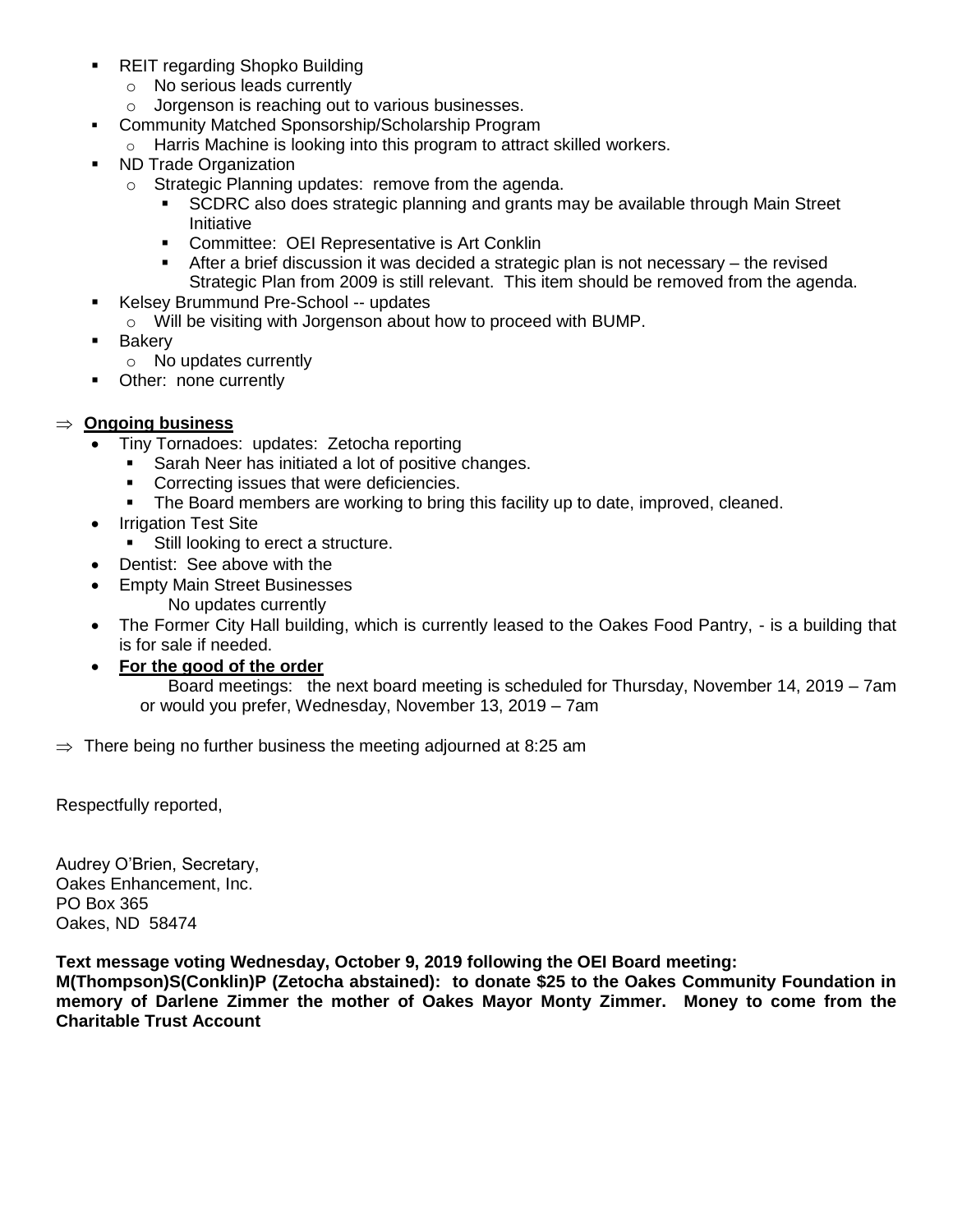

Oakes Enhancement. Inc. (OEI)

Date: November 14, 2019 Place: Oakes Community Center Meeting Suite Time: 7:00am Directors & Personnel Present: Thompson, Schnell, Hill, Conklin, Undem, Sitzler, Zimmer, Jorgenson, **Stemen** Directors & Personnel Absent: John Zetocha, Forward Guests: Nicole Cline, Paula Jensen, Cindy Bagley

### Call to Order.

Vice President Gary Schnell called the November 14, 2019 meeting of the Oakes Enhancement, Inc. Board of Directors to order at 7am. The meeting was held at the Oakes Community Center Meeting Suite with nine directors / employees present and three guests. There were no additions to the agenda.

#### $\Rightarrow$  Guests

- o Nicole Cline
	- Nicole Cline presented Phase 2 of her building renovation.
- o Cindy Bagley:
	- Cindy asked if there would be funds available for any of her building projects. Jorgenson will investigate programs that would fit her project's needs.
- o Paula Jensen
	- **Based in Langford, SD. Dakota Resources Learning Centers to produce thriving** communities.
	- **Commit to communities to organize and engage community members in working for the** good of the community.
	- There are several programs available to communities to facilitate different aspects of community growth.
	- **Webinars are available.**
	- There is a cost to secure services of Dakota Resources.
	- \$1200 -- resource library, 4 in-person training, 30 webinars and \$100 per visit
	- Jorgenson has participated with the group networking with other Community Development Directors. Many of the Directors us the Resource Library
	- Learning Network would be the starting step to get involved with the group -- 30-day free trial. \$1200 fee for the Development Director and any other locals can come on board for \$100.
	- **M(Hill)S(Sitzler)P: to tie into Dakota Resources at the fee of \$1200**.

### ⇒ **Secretary's Report:**

- Minutes of the October 9, 2019
- **M(Conklin)S(Undem)P: to receive and file the minutes of the October 9, 2019 meeting.**
- Correspondence was shared from: Steiner, Zimmer, Oakes Area Community Foundation

### **Treasurer's Report:**

- Review of the financials
- **M(Hill)S(Thompson)P: to receive and file the treasurer's report.**
- Reimbursement for conference expenses (invoices included in agenda)
	- **M(Sitzler)(S(Hill)P: to reimburse the Community Development Director for conference expenses.**
- Electronic voting approved the release of BUMP funds for Moving Mountains Pre-school, Kelsey **Brummund**
- BUMP: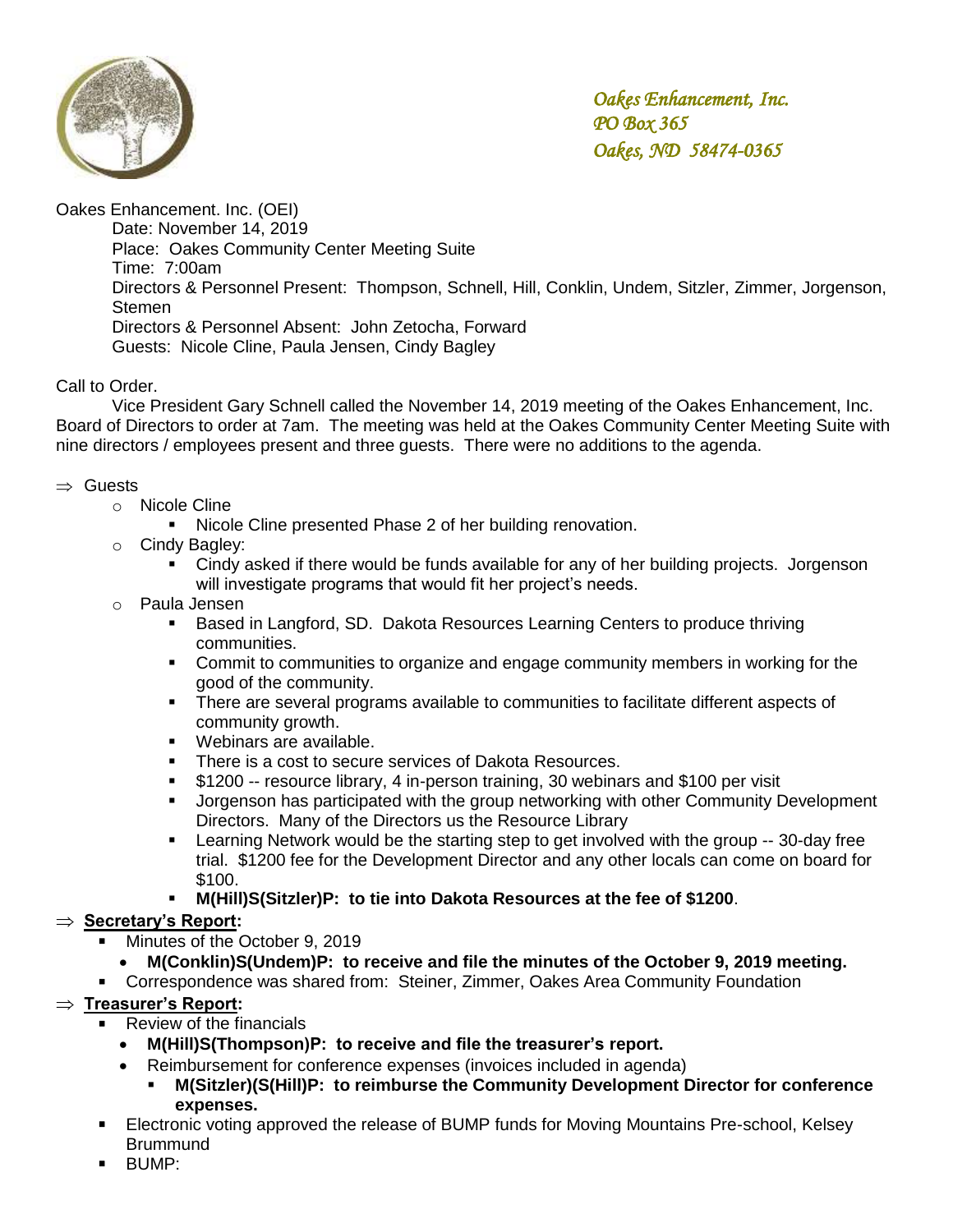- **BUMP Program for Nicole Cline: M(Sitzler)S(Conklin)P: to fund this project phase under the BUMP program and develop a new program going forward.**
- Undem will work with Jorgenson to develop new guidelines for the program. Two different programs – one being BUMP and another for larger development projects. Are there limits to the number of times a person can "Come to the Well" for each program?
- $\bullet$
- **Gaming**
	- Report: The October gaming report was made available
	- Request for Funds:
		- M(Sitzler) to fund both applications died for the lack of a second.
		- Oakes Area Chamber of Commerce
			- o **M(Sitzler)S(Hill)P: to grant the Chamber request for Christmas Decorations with funds from the Charitable Gaming Account in the amount of \$1500 (Undem abstained)**
		- Oakes Public School Leadership Class
			- M(Sitzler)S(Conklin) **Failed**: To grant \$ to the OHS Leadership Class for their community projects –the application was declined. Jorgenson will speak with the advisor of the Leadership class and explain the reason for declining the application. The feeling was these fund requests should come from the advisor not individual students.

### **From the President/Vice President**

- Land Lease with Vculek's has been signed.
- Hollingsworth Prairie Printing
	- Payments on the loan should begin in January.

## $\Rightarrow$  **Business Items**

- Railroad Land Purchase
	- o Agtegra has a current lease on the property.
	- o From April Haring: The last I heard was from Jason, he was working with Agtegra to have their lease released on the lots. They claim they were not informed the property was sold and so still have a lease. That is the last news I received.
- Dakota Resources: Undem
	- o See Above

### Conklin left at this time.

- Growing Small Towns: Undem
	- $\circ$  R & R building -- \$49,000 for the building and the roof needs to be replaced at \$32,000.
	- o Undem shared handouts with those present.
	- o Much work needs to be done to the building to accomplish the project.
	- o Space will be mixed use.
	- o Targeting communities in the area. 7 counties
	- $\circ$  Undem will sign an agreement with Schmit on the building that will give Undem 60 days to work the figures to accomplish this project.
	- o The OEI Board is interested in this program and Undem will come back with how OEI can best be involved.
	- Other

## **Community Development Report: Jorgenson**

- o Dr. Buck Cotter of Ellendale Dentist
	- Interested in Former City Hall building owned by OEI.
	- The DaVita building seems too large and out of his price range.
- **Tayler Wolff New Business** 
	- o Moving into the back space of 502 Flair having a nutrition business
- **Moving Mountains: Kelsey Brummund update**
- o Close to opening
- **-** DaVita Building
	- o Smiles of Lisbon is interested in purchasing the building.
- **ND Department of Commerce Manufacturing Tours**
- Conference attendance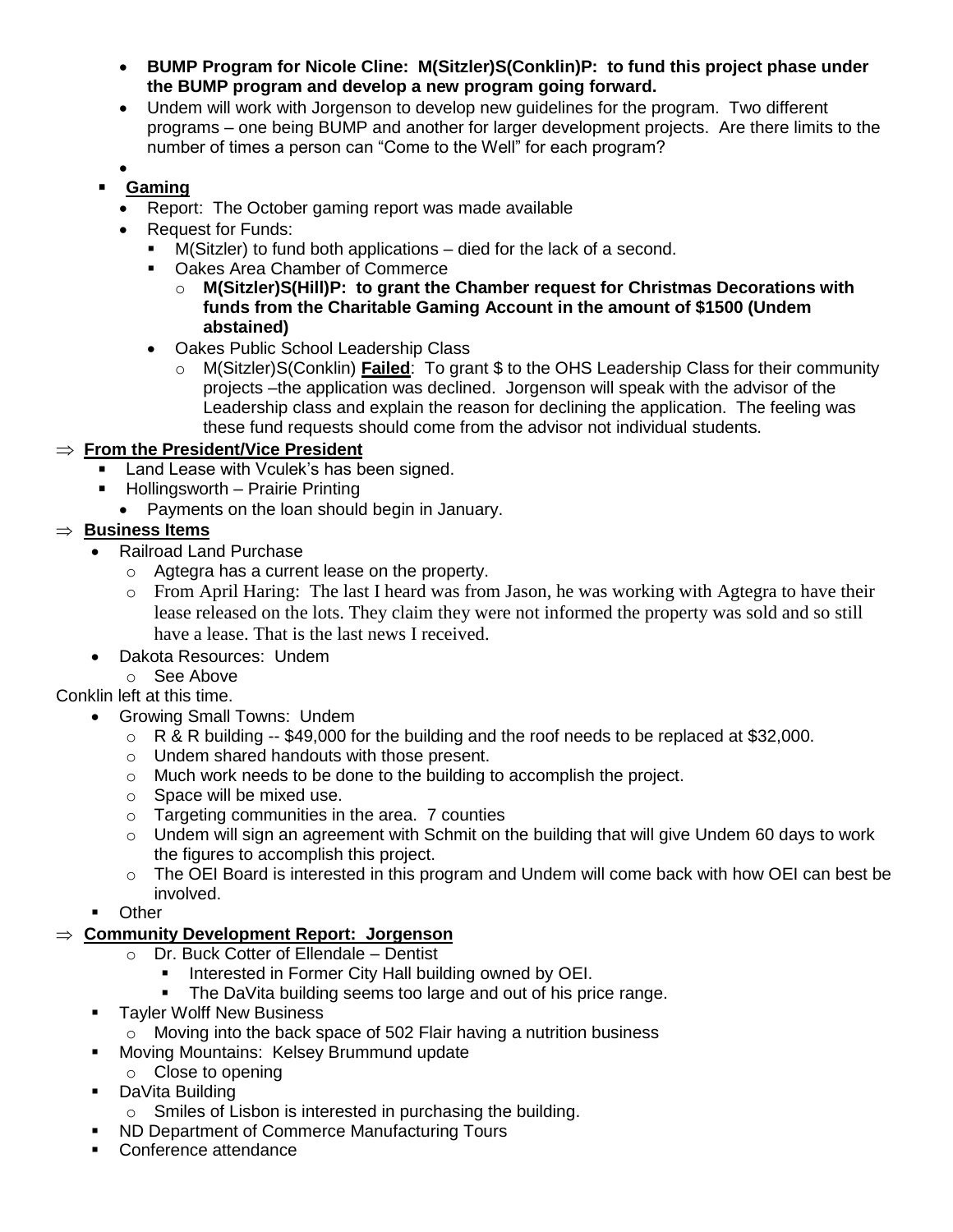- o Jorgenson said it was a highly successful conference for her and she made many networking connections.
- **General Irrigation APUC Funding** 
	- o Seems like they are getting the funding.
- **REIT regarding Shopko Building** 
	- o Jorgenson is brainstorming on uses of the building and making some contacts.
	- o Building could be divided to house different businesses.
- Community Matched Sponsorship/Scholarship Program
- o No current updates
- **Bakery** 
	- o No current updates
- **Other**

### **Ongoing business**

- Tiny Tornadoes: updates
	- **Planning to attend meeting in November.**
- Dentist
	- See above.
- **For the good of the order**
	- Board meetings: December 12, 2019 7am

There being no further business the meeting adjourned at 8:50am.

Respectfully reported,

Audrey O'Brien, Secretary Oakes Enhancement, Inc. PO Bos 365 Oakes, ND 58474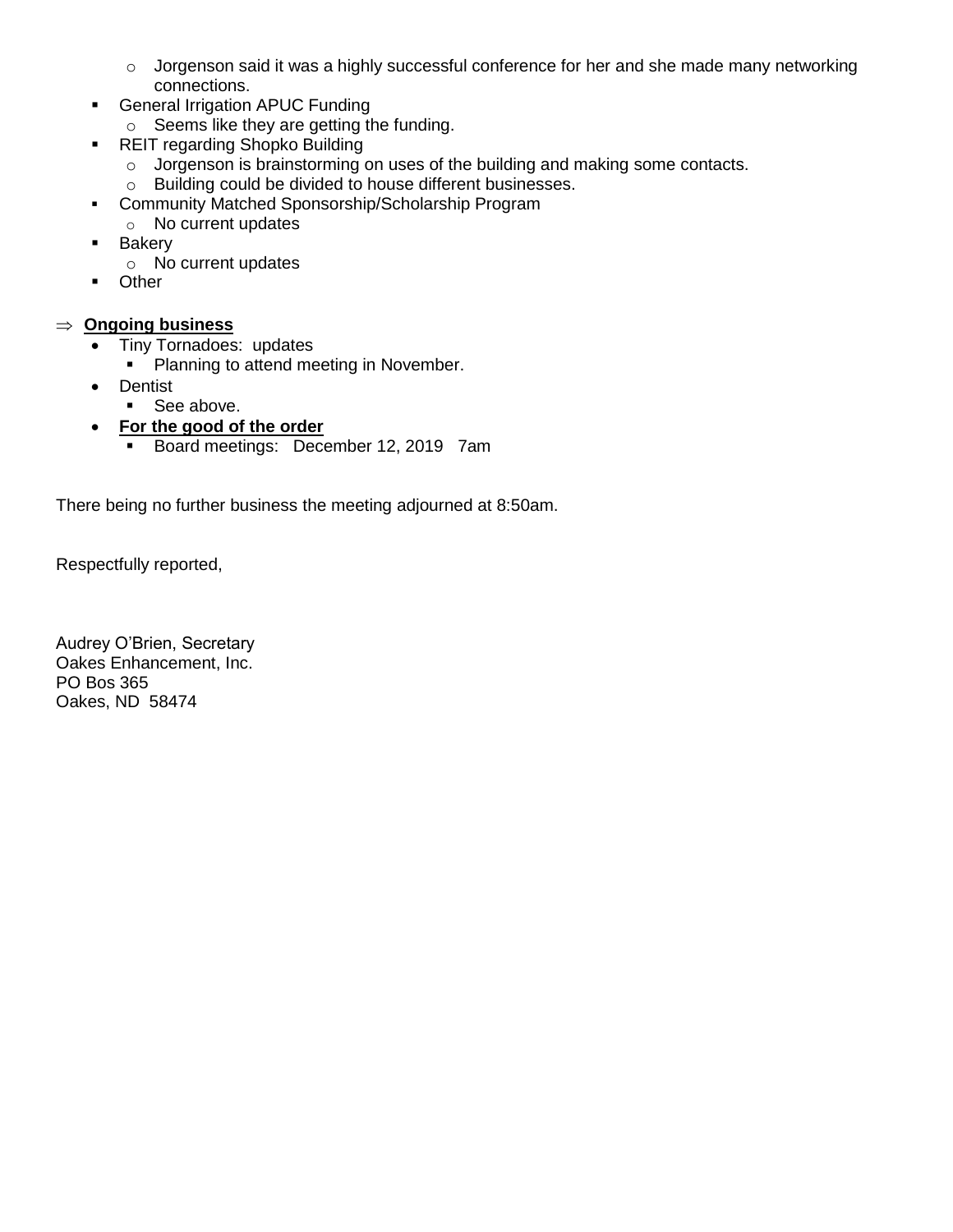

Oakes Enhancement. Inc. (OEI)

Date: December. 12, 2019 Place: Oakes Community Center Meeting Suite Time: 7:00am Directors Present: Thompson, Schnell, Hill, Conklin, Zetocha, Sitzler, Zimmer, Jorgenson, Stemen Directors Absent: Forward, Undem Guests: Dr. Cotter, Tiny Tornadoes,

President John Zetocha called the December 12, 2019 meeting of the Oakes Enhancement Inc. Board of Directors to order at 7:02. The meeting was held at the Oakes Community Center Meeting Suite with eight board members, two employees and four guests present. Community Development Directorship was added to the agenda.

#### $\Rightarrow$  Guests

- o Tiny Tornadoes: Allison Peterson and Sarah Neer
	- Allison gave an update on the status of Tiny Tornadoes.
	- Sarah Neer is a strength as a leader.
	- **Enrollment at 42**
	- **Building is old and needs many items of maintenance.**
	- Opportunities: plan to apply for accreditation with Bright and Early ND in April
	- Raising daycare rates for the first time in three years.
	- With the money from OEI raises for the staff did happen and, they want to do another raise after the first of the year.
- o Dr. Buck Cotter and wife Nadea (an ER RN and works part time at Sanford ER in Aberdeen and in the dental office
	- New business plan tweaked the numbers.
	- Dr. Cotter has a business background.
	- **Looking for grant money to come to Oakes.**
	- Modern technology is spendy, but the equipment is worth it for the patient population.
	- A time frame was discussed but all depends upon location, equipment, dollars, and the like.
	- **Needs more patients and trained personnel.**

#### ⇒ **Secretary's Report:**

- Minutes of the November 2019 meetings
	- **M(Schnell)S(Hill)P: to receive and file the minutes of the November 2019 meetings.**
- Correspondence: Oakes Community Foundation, Oakes Area Chamber of Commerce, O'Brien

### **Treasurer's Report:**

- Review of the financials
- **M(Schnell)S(Thompson)P: to receive and file the treasurer's report as presented.**
- BUMP:
	- Progress on re-designing the application.
		- Jorgenson and Undem are working on the re-design taking out any reference to indoor improvements,
	- Sweets 'N Stories
		- The work has been completed.
		- **M(Conklin)S(Schnell)P: to approve the BUMP Grant application upon review by O'Brien.** (Note: O'Brien emailed the totals and the responding board member agreed all is well to pay)
- **Gaming**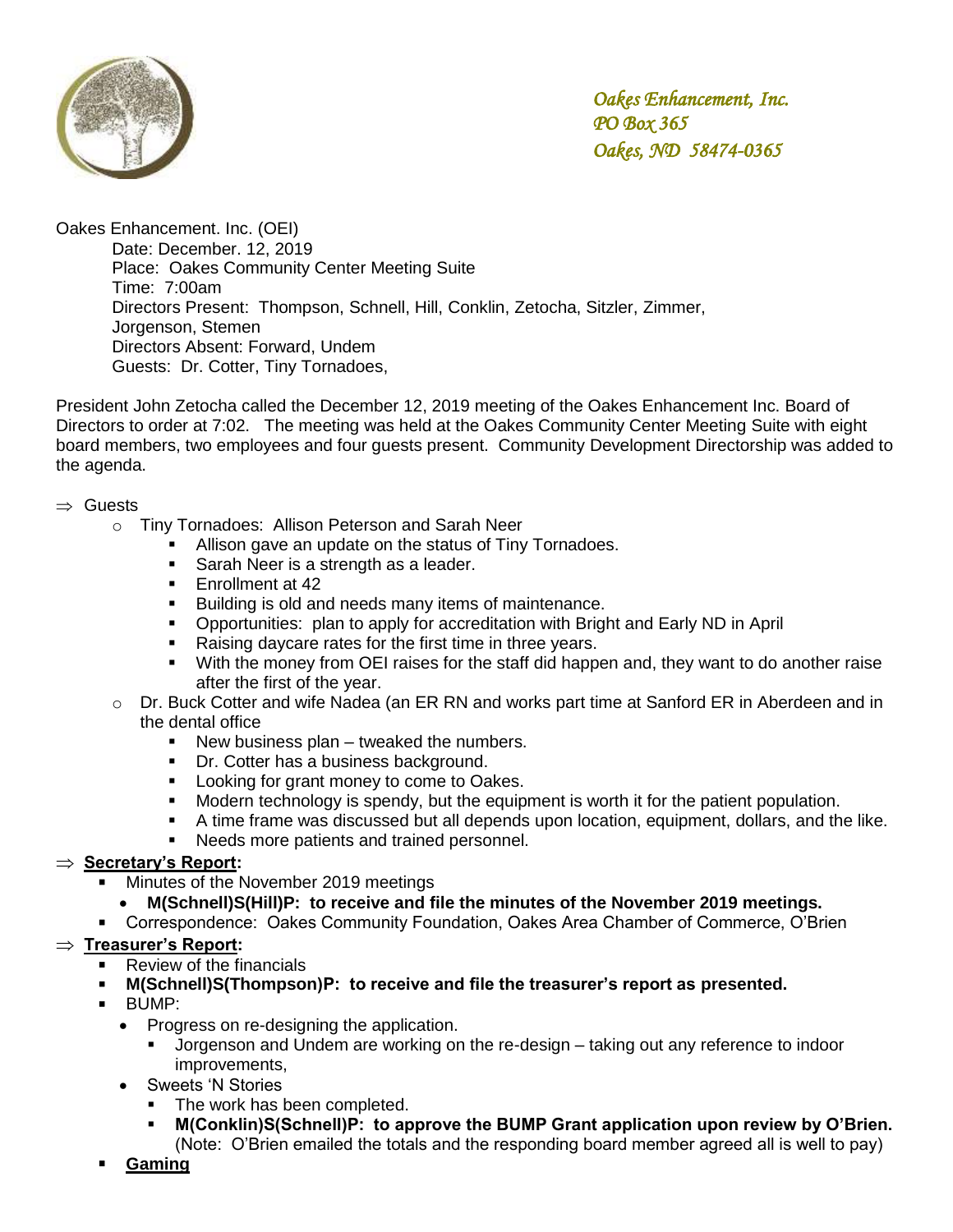- Report: No current report delivered
- Request for Funds:
	- Oakes Community Hospital

#### **M(Schnell)S(Conklin)P: to do the All-In sponsorship at \$2500.00 with funds from the Charitable Trust Account-- (Thompson abstained)**

- **Leadership program clarified application.** 
	- o OEI would like to fund a specific project instead of a probable planned program.
- No request but a project to consider is the Parent Teacher Organization Turf at the school

### $\Rightarrow$  From the President

- Hollingsworth Prairie Printing
- Need to set up a payment program.
- Need to work with Paradis Law to set up an amortization schedule and payment plan to begin in January.

### **Business Items**

- Railroad Land Purchase
	- o No updates currently
- 510 Main Purchase
	- $\circ$  There are issues with the title to the building that must be resolved they are being worked on
	- $\circ$  Undem will apply for a flex pace loan and if approved her not for profit would pay for the building.
	- o There are issues with the propane tanks.
- Growing Small Towns: Undem
	- o No report currently
- **D**ther

#### **Community Development Report: Jorgenson**

- Dr. Nelson of Lisbon Smiles
	- o Nelson has toured with Jorgenson and visited with Zetocha.
	- o He is interested in a few properties around town.
- **Cindy Bagley** 
	- o Jorgenson is working with Cindy and the ND Housing Association
- **Dr. Buck Cotter of Ellendale** 
	- o See above.
- **Tayler Wolff New Business** 
	- o Hoping to open her business in mid-January.
	- o Could possibly apply for BUMP funding for signage.
- **Moving Mountains: Kelsey Brummund update** 
	- o To open very soon
	- $\circ$  She is full and has a waiting list.
	- o Brummund is currently the only employee.
- **DaVita Building** 
	- o Edward Jones is looking at the facility.
	- $\circ$  Lease could be \$1.5 per square foot per month (Building is approximately 4000 Sq. Feet)
- **General Irrigation APUC Funding** 
	- o Funding was approved and production in other states could begin soon.
- **Bakery** 
	- o Currently working with the DECA youth
- **EDND** membership
	- o Tabled for the future.
- **Depart** of Other

### **Community Development Directorship:**

- Jorgenson Has resigned and will be done at the end of the month.
- She was thanked for her service and we are sad to see her leave but wish her well as she tries to overcome some health issues.

### **Ongoing business**

• Tiny Tornadoes: updates